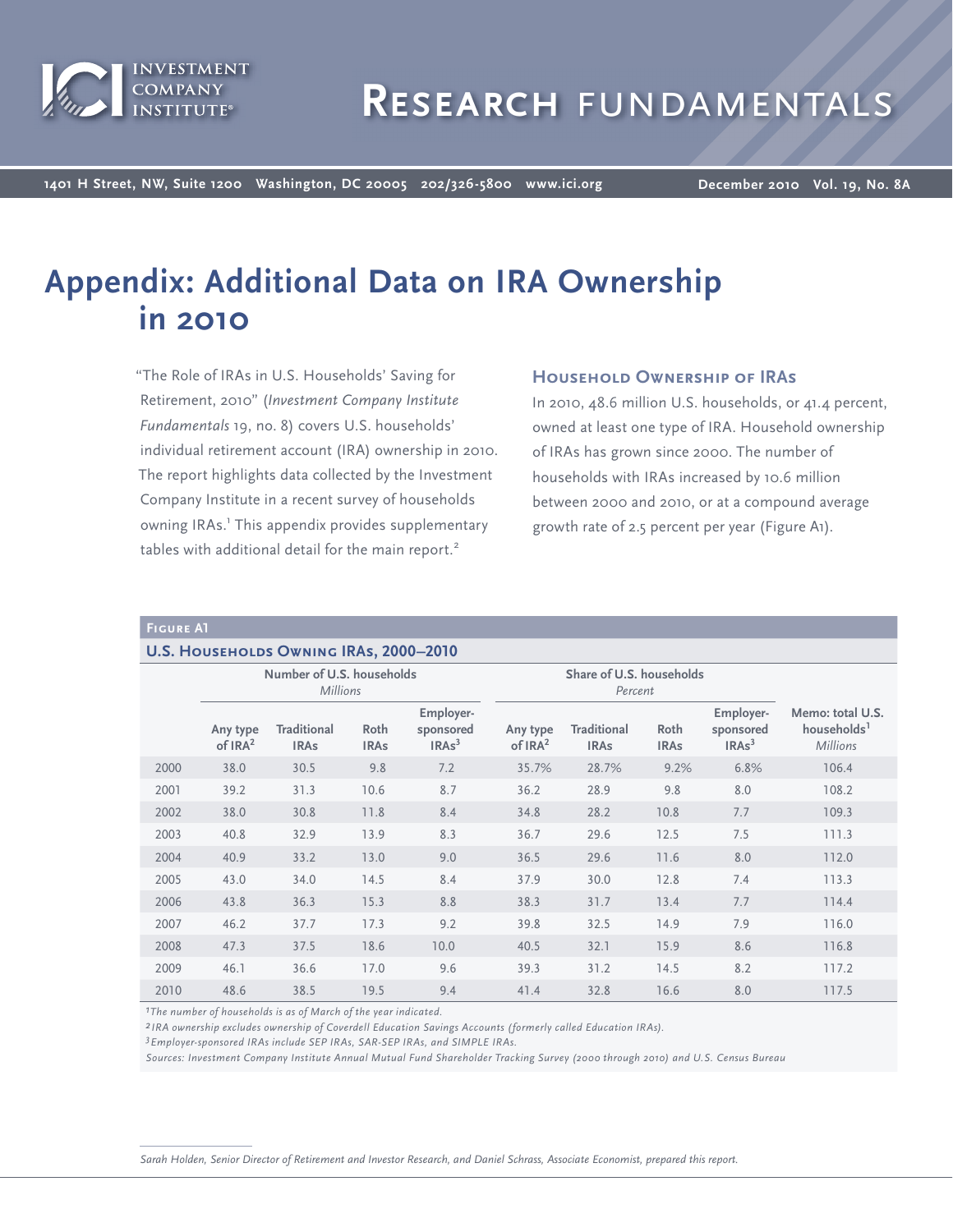# **GROWTH IN NUMBER OF IRA-OWNING Households**

U.S. households most frequently owned traditional IRAs—the first type of IRA that Congress created (Figure A1).<sup>3</sup> Roth IRAs were the second-most frequently held type of IRA, followed by employersponsored IRAs, which include SEP IRAs, SAR-SEP IRAs, and SIMPLE IRAs. Household ownership of Roth IRAs grew the fastest, with the number of households owning Roth IRAs increasing 7.1 percent on average each year between 2000 and 2010. The number of households that owned traditional IRAs rose 2.4 percent on average each year, while the number of households with employer-sponsored IRAs grew at an average rate of 2.7 percent each year during this period.

# **INCIDENCE OF IRA OWNERSHIP BY AGE**

Households headed by older individuals tended to be more likely to own traditional IRAs. Forty-three percent of households headed by individuals aged 55 to 64 owned traditional IRAs, compared with only 21 percent of households headed by individuals younger than age 35 (Figure A2).<sup>4</sup> Thirty-seven percent of households headed by individuals aged 65 or older had traditional IRAs, while Roth IRAs were rarely held by older households. One-fifth of households aged 35 to 64 had Roth IRAs.

# **About the Annual Mutual Fund Shareholder Tracking Survey**

ICI conducts the Mutual Fund Shareholder Tracking Survey each spring to gather information on the demographic and financial characteristics of U.S. households. The most recent survey was conducted in May 2010 and was based on a sample of 4,200 U.S. households selected by random digit dialing, of which 1,738 households, or 41.4 percent, owned IRAs. All interviews were conducted over the telephone with the member of the household who was the sole or co-decisionmaker most knowledgeable about the household's savings and investments. The standard error for the 2010 sample of households is  $\pm$  1.5 percentage points at the 95 percent confidence level.

#### **About the IRA Owners Survey**

ICI typically conducts the IRA Owners Survey each spring to gather information on characteristics and activities on IRA owning households in the United States. The most recent survey was conducted in May 2010 and was based on a sample of 1,800 randomly selected, representative U.S. households owning traditional IRAs, Roth IRAs, and employer-sponsored IRAs (SEP IRAs, SAR-SEP IRAs, and SIMPLE IRAs). All interviews were conducted over the telephone with the member of the household who was the sole or co-decisionmaker most knowledgeable about the household's savings and investments. The standard error for the total sample is  $\pm$  2.3 percentage points at the 95 percent confidence level. IRA ownership does not include ownership of Coverdell Education Savings Accounts (formerly called Education IRAs).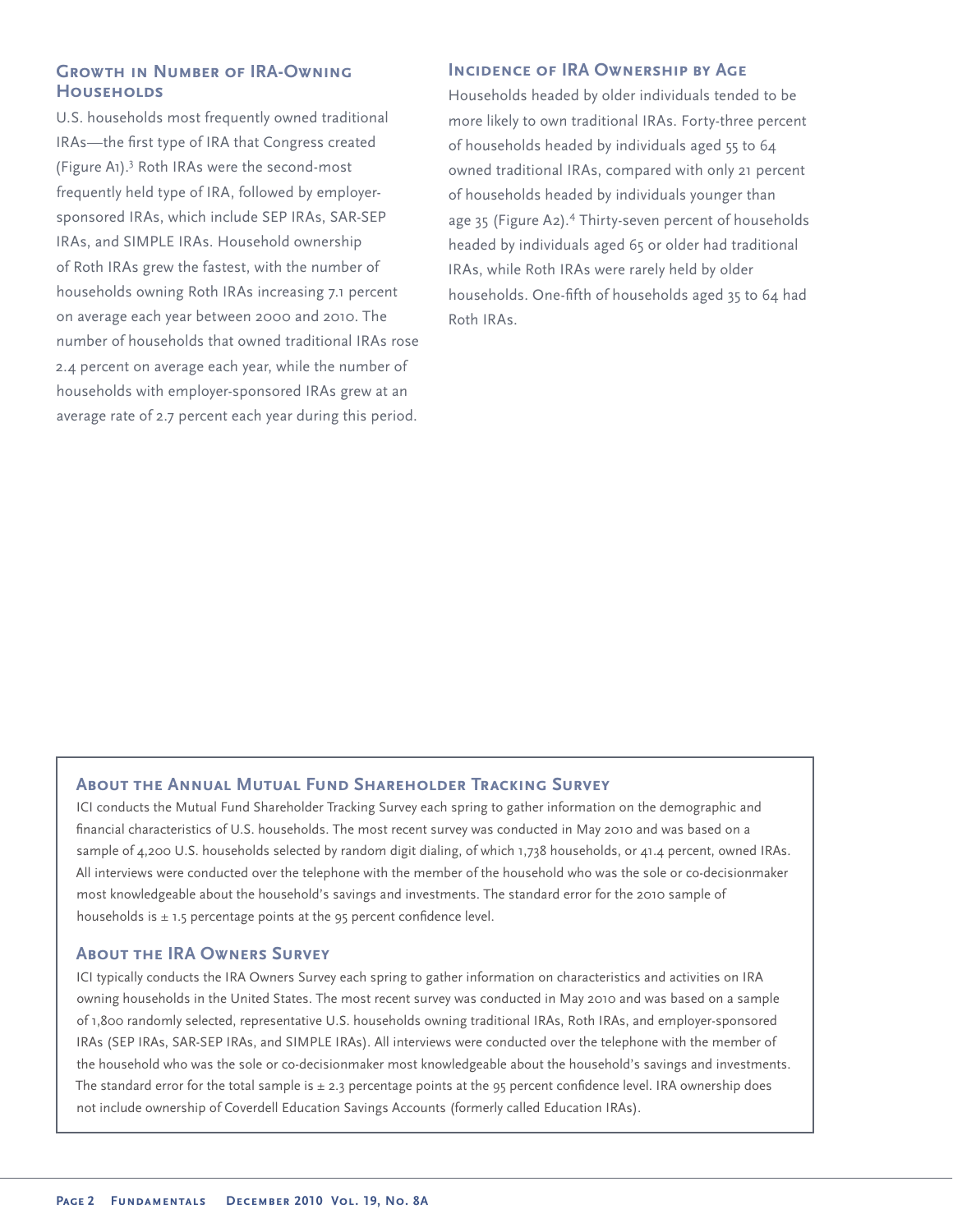**U.S. Households Owning Traditional, Roth, or Employer-Sponsored IRAs by Age** Percentage of U.S. households within each age group,<sup>1</sup> 2010



*1Age is based on the age of the sole or co-decisionmaker for household saving and investing.*

*2Employer-sponsored IRAs include SEP IRAs, SAR-SEP IRAs, and SIMPLE IRAs.*

*Source: Investment Company Institute Annual Mutual Fund Shareholder Tracking Survey*

# **Incidence of IRA Ownership by Income**

Household ownership of all types of IRAs also tends to increase with household income (Figure A3). Forty-six percent of households with incomes of \$50,000 or more owned traditional IRAs, compared with 20 percent of households with incomes of less than \$50,000. Twenty-six percent of households

with incomes of \$50,000 or more owned Roth IRAs, compared with 8 percent of households with incomes of less than \$50,000. Thirteen percent of households with incomes of \$50,000 or more owned employersponsored IRAs. Only 3 percent of households with incomes of less than \$50,000 owned employersponsored IRAs.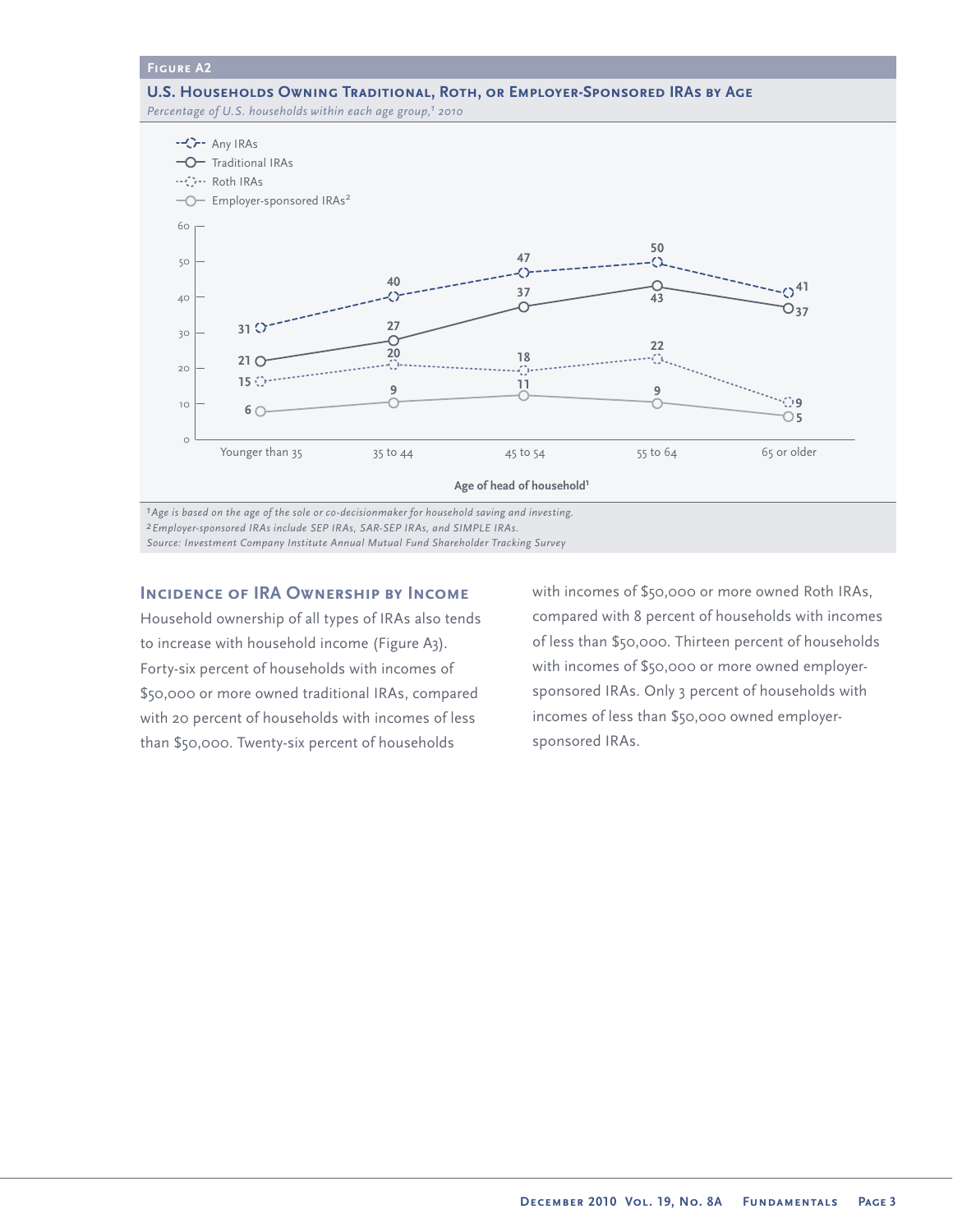**U.S. Households Owning Traditional, Roth, or Employer-Sponsored IRAs by Household Income** *Percentage of U.S. households within each income group that own type of IRA indicated,1 2010*



*Source: Investment Company Institute Annual Mutual Fund Shareholder Tracking Survey*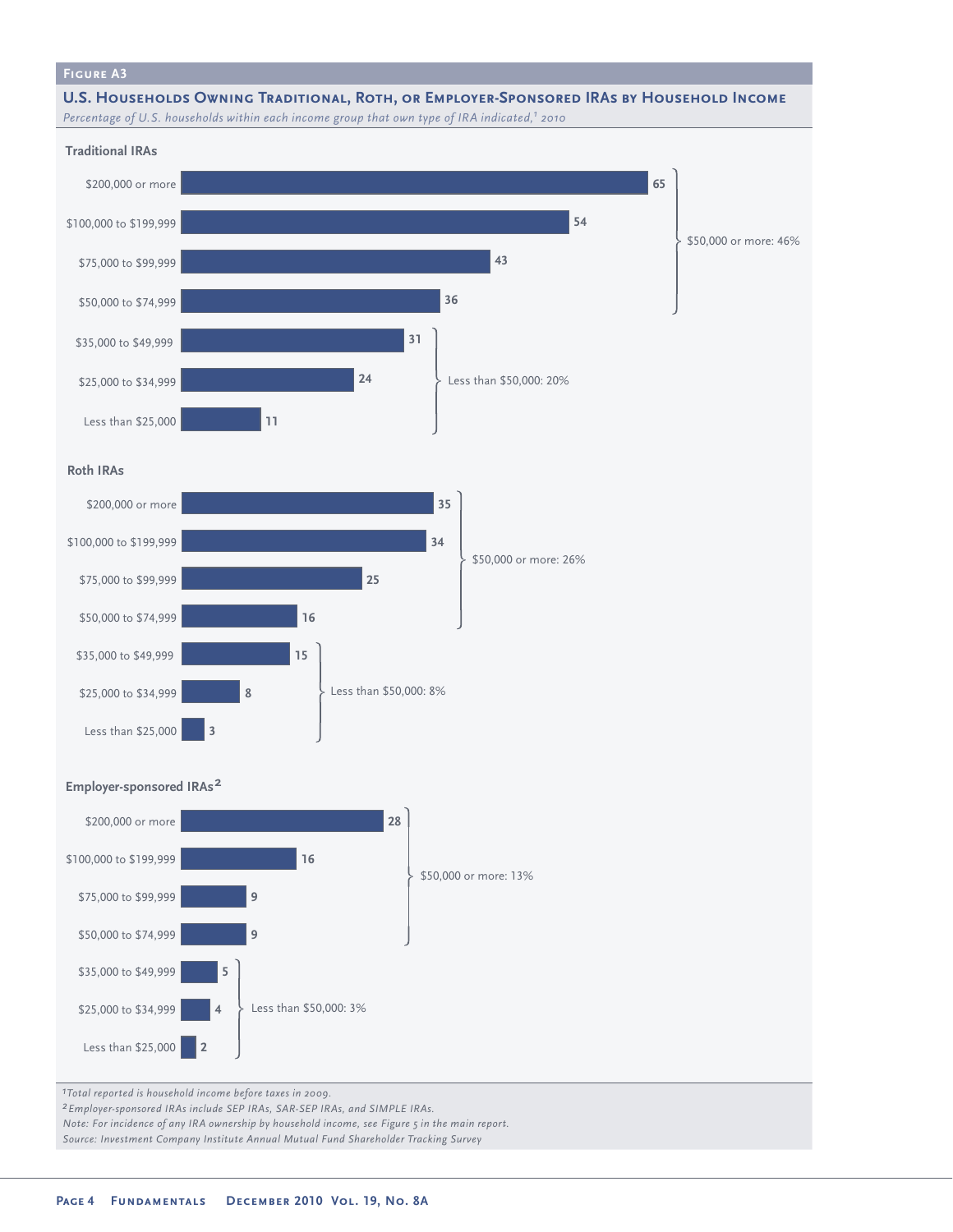# **Figure A4 Incidence of IRA Ownership Greatest Among the Baby Boom Generation** *Percentage of U.S. households within each generation group that own IRAs,<sup>1, 2</sup> 2010* **31 40 48 41** Silent and GI Generation (born between 1904 and 1945) Baby Boom Generation (born between 1946 and 1964) Generation X (born between 1965 and 1976) Generation Y (born between 1977 and 2001)

**Head of household generation1**

*1Generation is based on the age of the sole or co-decisionmaker for household saving and investing. 2 IRAs include traditional IRAs, Roth IRAs, and employer-sponsored IRAs (SEP IRAs, SAR-SEP IRAs, and SIMPLE IRAs). Source: Investment Company Institute Annual Mutual Fund Shareholder Tracking Survey* 

# **IRA OWNERSHIP BY GENERATION**

Multiple generations of Americans owned IRAs, but the incidence of IRA ownership was greatest among households headed by members of the Baby Boom Generation. In 2010, 48 percent of households headed by members of the Baby Boom Generation owned IRAs (Figure A4). As a result, 43 percent of IRA-owning households were headed by individuals who were members of the Baby Boom Generation (Figure A5).

Forty percent of households headed by members of the Baby Boom Generation owned traditional IRAs; onefifth owned Roth IRAs; and one in 10 owned employersponsored IRAs (Figure A6). In 2010, households headed by individuals who were members of the Baby Boom Generation held a significant portion of total IRA assets. Fifty-four percent of all IRA assets were held by households headed by individuals who were members of this generation.<sup>5</sup>



*2 IRAs include traditional IRAs, Roth IRAs, and employer-sponsored IRAs (SEP IRAs, SAR-SEP IRAs, and SIMPLE IRAs). Sources: Investment Company Institute Annual Mutual Fund Shareholder Tracking Survey and U.S. Census Bureau*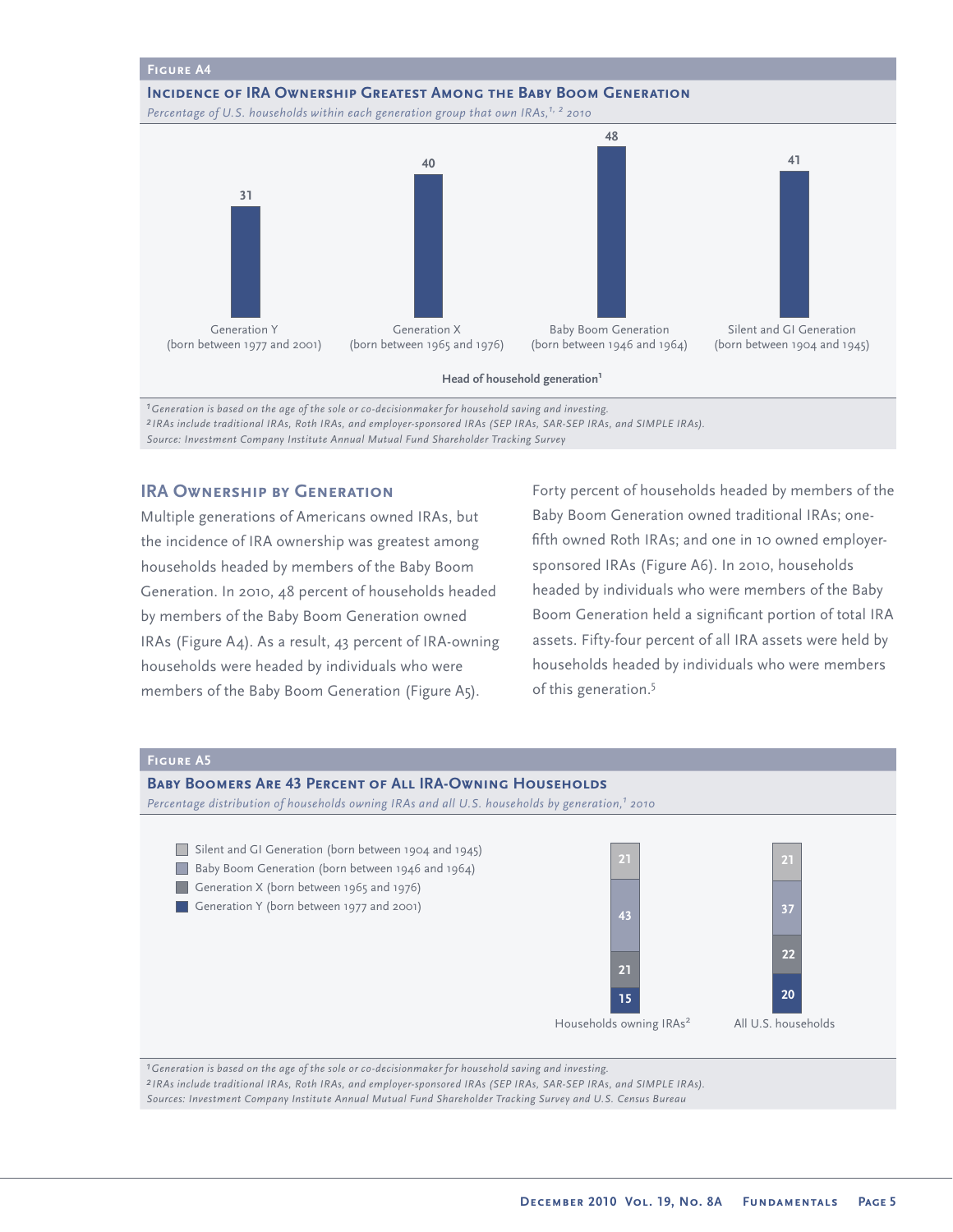#### **U.S. Households Owning Traditional, Roth, or Employer-Sponsored IRAs by Generation**

Percentage of U.S. households within each generation group,<sup>1</sup> 2010



*2Employer-sponsored IRAs include SEP IRAs, SAR-SEP IRAs, and SIMPLE IRAs.*

*Source: Investment Company Institute Annual Mutual Fund Shareholder Tracking Survey*

# **Figure A7**

#### **Households with Formal Retirement Savings Have Greater Total Financial Assets**

*Median total household financial assets by age of head of household and formal retirement savings coverage,1, 2 2010*



*1Age is based on the age of the sole or co-decisionmaker for household saving and investing.*

*2Formal retirement savings include IRAs or employer-sponsored retirement plans (DB or DC plans) or both.*

*Source: Investment Company Institute Annual Mutual Fund Shareholder Tracking Survey*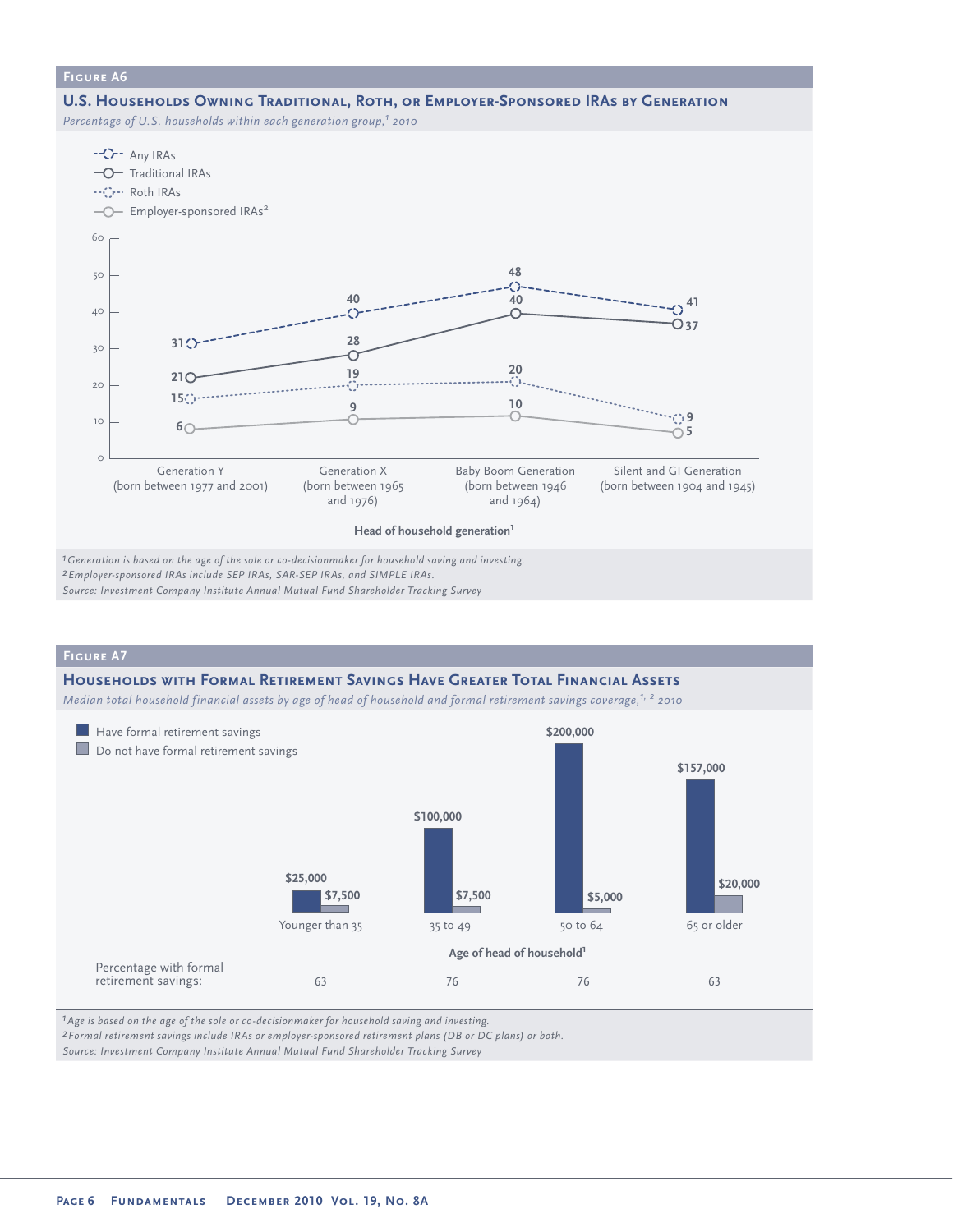# **Households with IRAs Have More Savings Than Other Households**

Both IRAs and employer-sponsored retirement plans provide workers the opportunity to set aside assets for retirement on a tax-advantaged basis. Households with these formal retirement savings arrangements generally have accumulated greater household financial assets compared with households without these arrangements (Figure A7).

## **IRA ACCOUNT BALANCES AND INVESTMENTS**

Median household financial assets in all types of IRAs was \$36,000 in 2010 (Figure A8). Household financial assets in traditional IRAs tended to be greater than assets in Roth or employer-sponsored IRAs.

Traditional IRAs have been in existence for a greater number of years than the other types of IRAs, and many households' traditional IRAs contain employersponsored retirement plan rollovers. Roth IRAs have

been available since 1998 and have only had very limited opportunity to receive rollovers from employersponsored retirement plans. $^6$  In 2010, the median amount in Roth IRAs was \$14,000, and the median amount in employer-sponsored IRAs was \$16,000. The median household financial assets in traditional IRAs was \$40,000.

IRAs help individuals and families accumulate savings over time. This is particularly evident when traditional IRA holdings are grouped according to the length of time households have owned traditional IRAs. For example, households owning traditional IRAs for less than 10 years had median traditional IRA holdings of \$18,000, while households owning traditional IRAs for 20 years or more had median traditional IRA holdings of \$80,000 (Figure A9). Mean traditional IRA holdings, while higher than the median values, exhibited a similar pattern.

#### **Figure A8**

| <b>HOUSEHOLD FINANCIAL ASSETS IN IRAS BY TYPE OF IRA</b> |  |  |
|----------------------------------------------------------|--|--|
|----------------------------------------------------------|--|--|

*Percentage of U.S. households with IRA assets in specified ranges, 2010*

| Total                                    | Type of IRA owned                                        |                                                                                                                                                                                                                                           |                                                |  |  |
|------------------------------------------|----------------------------------------------------------|-------------------------------------------------------------------------------------------------------------------------------------------------------------------------------------------------------------------------------------------|------------------------------------------------|--|--|
| household<br>financial assets<br>in IRAs | <b>Traditional</b><br>Roth<br><b>IRAs</b><br><b>IRAs</b> |                                                                                                                                                                                                                                           | <b>Employer-sponsored</b><br>IRAs <sup>*</sup> |  |  |
|                                          |                                                          |                                                                                                                                                                                                                                           |                                                |  |  |
| 21                                       | 20                                                       | 36                                                                                                                                                                                                                                        | 39                                             |  |  |
| 20                                       | 20                                                       | 29                                                                                                                                                                                                                                        | 22                                             |  |  |
| 15                                       | 16                                                       | 14                                                                                                                                                                                                                                        | 14                                             |  |  |
| 17                                       | 17                                                       | 12                                                                                                                                                                                                                                        | $8\,$                                          |  |  |
| 17                                       | 16                                                       | 7                                                                                                                                                                                                                                         | 10                                             |  |  |
| 10                                       | 11                                                       | $\overline{2}$                                                                                                                                                                                                                            | $\overline{7}$                                 |  |  |
|                                          |                                                          |                                                                                                                                                                                                                                           |                                                |  |  |
| \$100,800                                | \$102,000                                                | \$39,700                                                                                                                                                                                                                                  | \$60,400                                       |  |  |
| \$36,000                                 | \$40,000                                                 | \$14,000                                                                                                                                                                                                                                  | \$16,000                                       |  |  |
|                                          |                                                          | $\mathbf{r}$ , and $\mathbf{r}$ , and $\mathbf{r}$ , and the second contract of the second contract of the second contract of the second contract of the second contract of the second contract of the second contract of the second cont |                                                |  |  |

*\*Employer-sponsored IRAs include SEP IRAs, SAR-SEP IRAs, and SIMPLE IRAs.*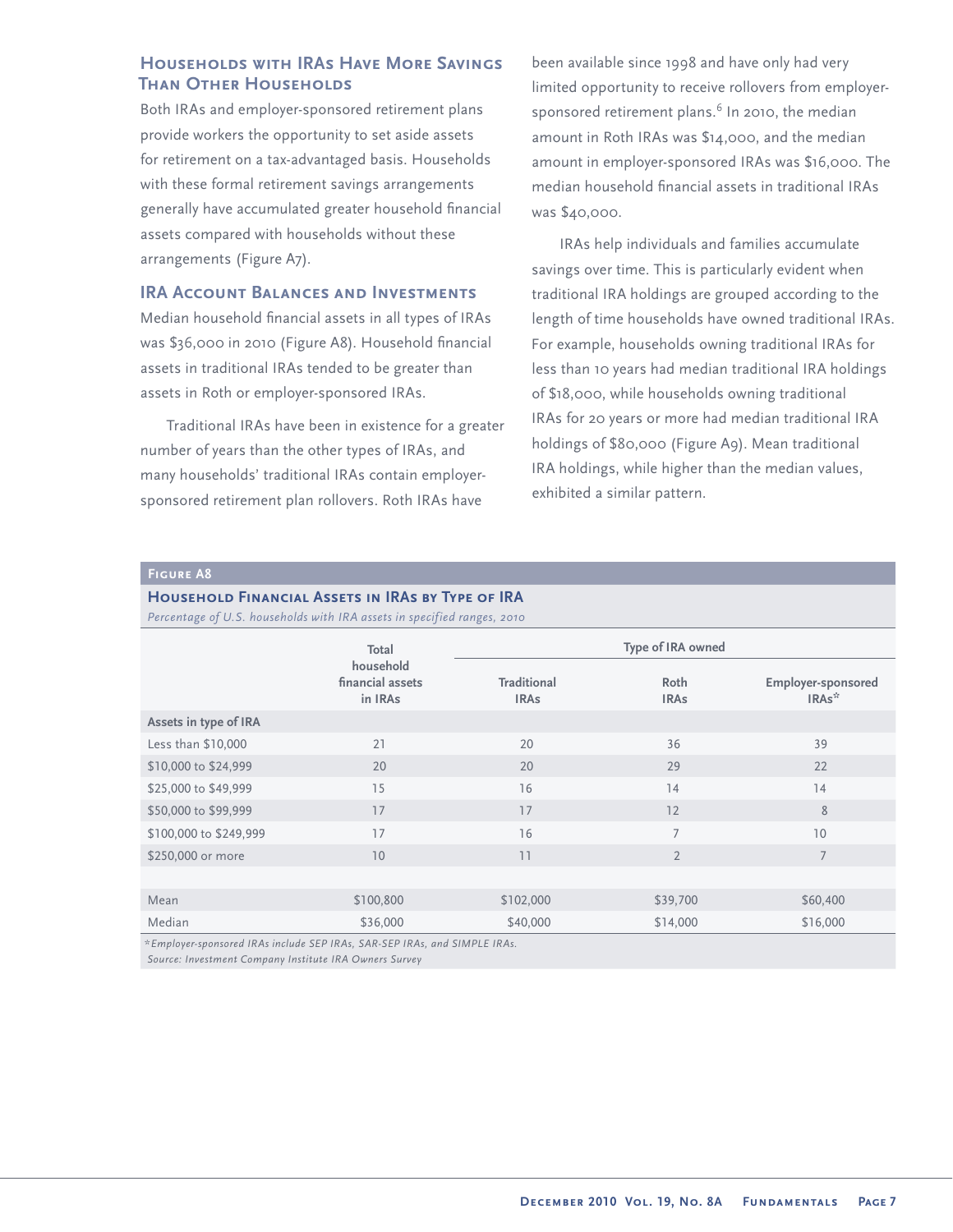#### **Household Financial Assets in Traditional IRAs by Length of Ownership, 2010**



*Source: Investment Company Institute IRA Owners Survey*

## **Figure A10**

## **Types of Investments Held in IRAs**

*Percentage of households with type of IRA indicated,1 2010*

|                                                                                        |                        | Type of IRA owned                 |                        |                                                |  |
|----------------------------------------------------------------------------------------|------------------------|-----------------------------------|------------------------|------------------------------------------------|--|
| <b>IRA</b> investments                                                                 | Any type<br>of IRA     | <b>Traditional</b><br><b>IRAs</b> | Roth<br><b>IRAs</b>    | <b>Employer-sponsored</b><br>IRAs <sup>2</sup> |  |
| Mutual funds (total)                                                                   | 63                     | 62                                | 60                     | 51                                             |  |
| Stock funds                                                                            | 48                     | 48                                | 47                     | 40                                             |  |
| <b>Bond funds</b>                                                                      | 30                     | 29                                | 22                     | 16                                             |  |
| Hybrid funds                                                                           | 26                     | 25                                | 21                     | 20                                             |  |
| Money market funds                                                                     | 27                     | 26                                | 18                     | 18                                             |  |
| Individual stocks                                                                      | 36                     | 36                                | 24                     | 27                                             |  |
| Annuities (total)                                                                      | 28                     | 29                                | 19                     | 15                                             |  |
| Fixed annuities                                                                        | 19                     | 19                                | 13                     | 8                                              |  |
| Variable annuities                                                                     | 19                     | 19                                | 10                     | 13                                             |  |
| Bank savings accounts, money<br>market deposit accounts, or<br>certificates of deposit | 25                     | 26                                | 16                     | 11                                             |  |
| Individual bonds (not including<br>U.S. savings bonds)                                 | 11                     | 10                                | $\overline{7}$         | $\overline{7}$                                 |  |
| U.S. savings bonds                                                                     | 11                     | 10                                | $\overline{7}$         | 9                                              |  |
| <b>ETFs</b>                                                                            | 8                      | 6                                 | $\overline{7}$         | 5                                              |  |
| Other                                                                                  | 5                      | $\overline{4}$                    | $\overline{3}$         | 5                                              |  |
|                                                                                        |                        |                                   |                        |                                                |  |
| Mean number of investment<br>types held in IRA                                         | 3 types of investments | 3 types of investments            | 2 types of investments | 3 types of investments                         |  |

*1Multiple responses are included.*

*2Employer-sponsored IRAs include SEP IRAs, SAR-SEP IRAs, and SIMPLE IRAs.*

*Note: Number of respondents varies.*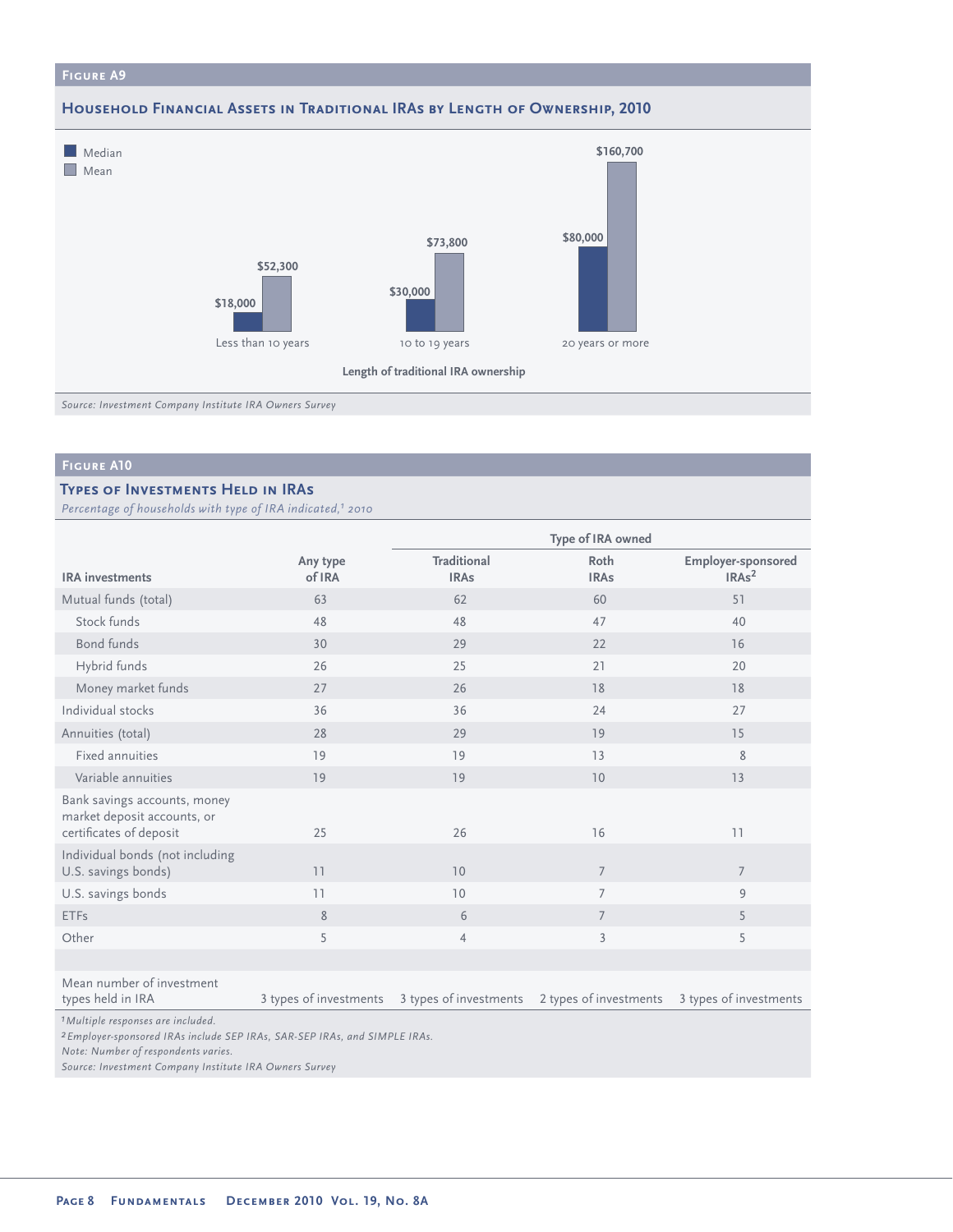Mutual funds were the most common IRA investment (Figure A10).<sup>7</sup> In 2010, 63 percent of IRA-owning households had IRA assets invested in mutual funds, usually stock funds. Thirty-six percent held individual stocks in their IRAs. Twenty-eight percent of households owning IRAs held annuities, and 25 percent held bank deposits in their IRAs. On average, households with traditional or employer-sponsored IRAs held three types of investments in those IRAs,

while households with Roth IRAs held two types of investments in their Roth IRAs.

# **Contributions to Traditional and Roth IRAs**

Twenty-four percent of traditional IRA–owning households—an estimated 9.2 million—contributed to their traditional IRAs in tax year 2009, with a median contribution of \$3,500 per household (Figure A11). Those who contributed to their traditional IRAs typically

#### **Figure A11**

## **Characteristics of Households Owning Traditional or Roth IRAs by Contribution Status in Tax year 2009**

|                                                                          | <b>Traditional IRA-owning households</b>                           |                                                                              | Roth IRA-owning households                        |                                                                       |  |
|--------------------------------------------------------------------------|--------------------------------------------------------------------|------------------------------------------------------------------------------|---------------------------------------------------|-----------------------------------------------------------------------|--|
|                                                                          | Contributed<br>to traditional IRA<br>in tax year 2009 <sup>1</sup> | Did not<br>contribute<br>to traditional IRA<br>in tax year 2009 <sup>2</sup> | Contributed<br>to Roth IRA<br>in tax year $20093$ | Did not<br>contribute<br>to Roth IRA<br>in tax year 2009 <sup>4</sup> |  |
| Median per household                                                     |                                                                    |                                                                              |                                                   |                                                                       |  |
| Age of household sole or co-decisionmaker<br>for saving and investing    | 49 years                                                           | 55 years                                                                     | 42 years                                          | 49 years                                                              |  |
| Household income <sup>5</sup>                                            | \$87,000                                                           | \$65,000                                                                     | \$87,500                                          | \$85,000                                                              |  |
| Household financial assets <sup>6</sup>                                  | \$150,000                                                          | \$200,000                                                                    | \$150,000                                         | \$200,000                                                             |  |
| Household financial assets in all types of IRAs                          | \$48,000                                                           | \$50,000                                                                     | \$35,000                                          | \$50,000                                                              |  |
| Amount contributed per household to each type<br>of IRA in tax year 2009 | \$3,500                                                            | N/A                                                                          | \$3,000                                           | N/A                                                                   |  |
|                                                                          |                                                                    |                                                                              |                                                   |                                                                       |  |
| <b>Percentage of households</b>                                          |                                                                    |                                                                              |                                                   |                                                                       |  |
| Household sole or co-decisionmaker for saving and<br>investing:          |                                                                    |                                                                              |                                                   |                                                                       |  |
| Married or living with a partner                                         | 78                                                                 | 71                                                                           | 82                                                | 78                                                                    |  |
| College or postgraduate degree                                           | 40                                                                 | 46                                                                           | 56                                                | 52                                                                    |  |
| Employed full- or part-time                                              | 84                                                                 | 62                                                                           | 88                                                | 74                                                                    |  |
|                                                                          |                                                                    |                                                                              |                                                   |                                                                       |  |
| Household has DC retirement plan account                                 | 79                                                                 | 68                                                                           | 78                                                | 76                                                                    |  |

*1Twenty-four percent of households owning traditional IRAs contributed to them in tax year 2009.*

*2 Includes all households owning traditional IRAs that did not contribute to them in tax year 2009. Some of these households may have been ineligible to make deductible contributions.*

*3 Thirty-seven percent of households owning Roth IRAs contributed to them in tax year 2009.*

*<sup>4</sup> Includes all households owning Roth IRAs that did not contribute to them in tax year 2009. Some of these households may have been ineligible to contribute to Roth IRAs in tax year 2009.* 

*5 Total reported is household income before taxes in 2009.*

*6Household financial assets include assets in employer-sponsored retirement plans but exclude the household's primary residence.*

*N/A = not applicable*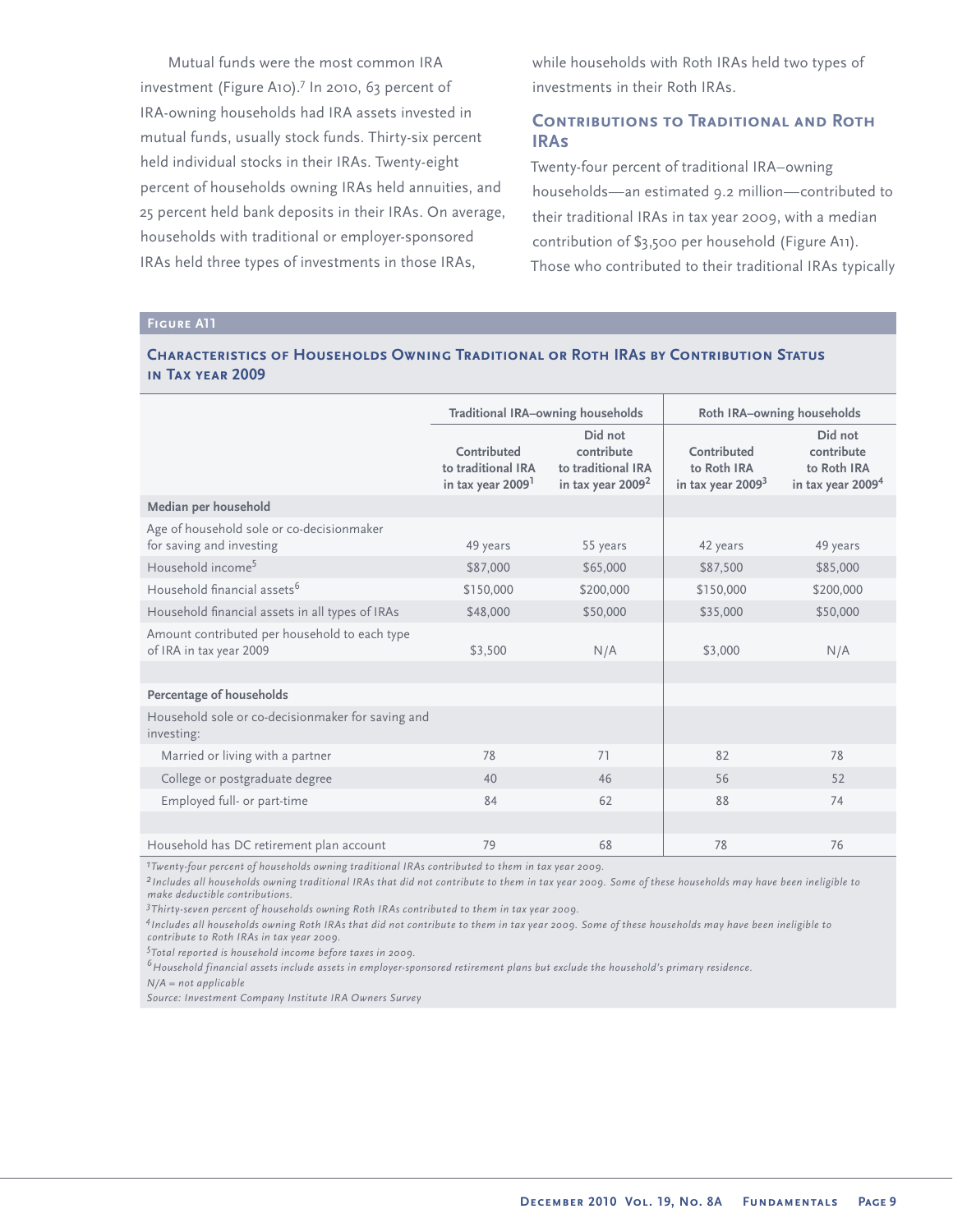were younger and had higher household incomes but lower household financial assets than noncontributors. Thirty-seven percent of households owning Roth IRAs an estimated 7.2 million—contributed to their Roth IRAs in tax year 2009, with a median contribution of \$3,000 per household.

Since tax year 2002, individuals aged 50 or older are eligible to make "catch-up" contributions to their IRAs.<sup>8</sup> In tax year 2009, 28 percent of traditional IRA–owning households with individuals aged 50 or older contributed to their IRAs; 39 percent of these contributing households made catch-up

contributions (Figure A12). Thirty-eight percent of Roth IRA–owning households with individuals aged 50 or older contributed to their IRAs; 39 percent of these contributing households made catch-up contributions.

# **DEMOGRAPHIC CHARACTERISTICS OF IRA-OWNING HOUSEHOLDS**

Saving activity tends to increase with age, educational attainment, and household income, and married people tend to save more than single persons.<sup>9</sup> Households that owned IRAs typically had greater financial assets and higher incomes than households without IRAs (Figure A13). In addition, the financial

#### **Figure A12**

## **CATCH-UP CONTRIBUTIONS AMONG IRA OWNERS**

|                                                                                                                                                           | Tax year<br>2002 | Tax year<br>2003 | Tax year<br>2004 | Tax year<br>2006 | Tax year<br>2007 | Tax year<br>2008 | Tax year<br>2009 |
|-----------------------------------------------------------------------------------------------------------------------------------------------------------|------------------|------------------|------------------|------------------|------------------|------------------|------------------|
| Catch-up contributions to traditional IRAs <sup>1</sup><br>Percentage of households owning traditional IRAs that qualified to make catch-up contributions |                  |                  |                  |                  |                  |                  |                  |
| Made a catch-up contribution                                                                                                                              | 9                | 13               | 16               | 12               | 15               | 13               | 11               |
| Contributed, but did not make a catch-up contribution                                                                                                     | 17               | 20               | 20               | 23               | 10               | 14               | 17               |
| Did not contribute <sup>2</sup>                                                                                                                           | 74               | 67               | 64               | 65               | 75               | 73               | 72               |
|                                                                                                                                                           |                  |                  |                  |                  |                  |                  |                  |
| Catch-up contributions to Roth IRAs <sup>3</sup><br>Percentage of households owning Roth IRAs that qualified to make catch-up contributions               |                  |                  |                  |                  |                  |                  |                  |
| Made a catch-up contribution                                                                                                                              | 15               | 28               | 33               | 21               | 17               | 23               | 15               |
| Contributed, but did not make a catch-up contribution                                                                                                     | 12               | 21               | 25               | 28               | 14               | 19               | 23               |
| Did not contribute                                                                                                                                        | 73               | 51               | 42               | 51               | 69               | 58               | 62               |

*1 Households that may make catch-up contributions to traditional IRAs are those in which a household member is at least 50 years old, but younger than 70½ years old.*

*2This group may include households ineligible to make deductible contributions to traditional IRAs.* 

*3Households that may make catch-up contributions to Roth IRAs are those with incomes within the limits to contribute to a Roth IRA and in which a household member is aged 50 or older.*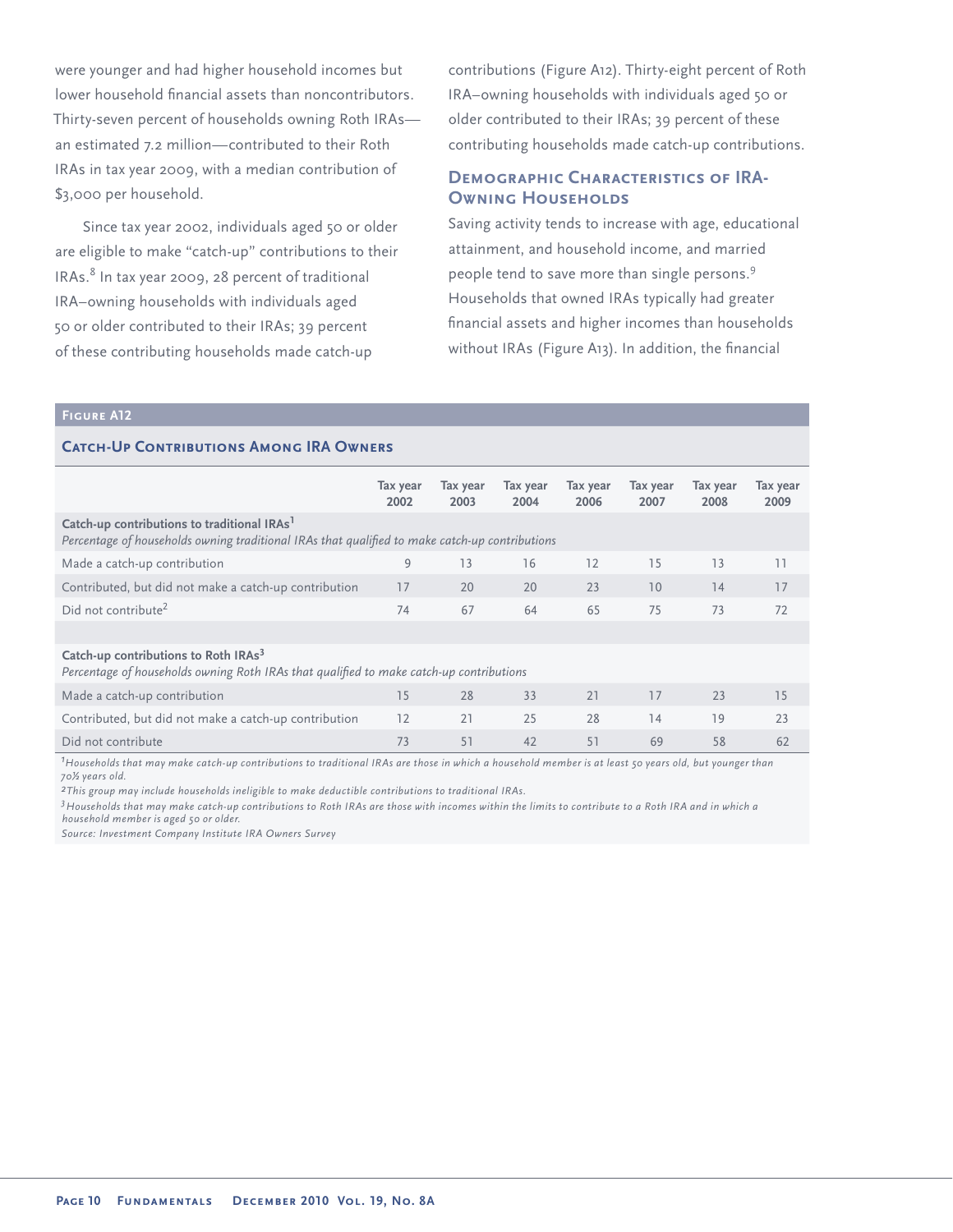decisionmakers in households with IRAs generally were older and more likely to be married, employed, and have college or postgraduate degrees, compared with households not owning IRAs.

*Traditional IRAs.* More than 38 million U.S. households, or about 33 percent, owned traditional IRAs in 2010 (Figure A1). The financial decisionmakers of households with traditional IRAs tended to be older; 30 percent were retired from their lifetime occupations

**CHARACTERISTICS OF U.S. HOUSEHOLDS OWNING IRAS, 2010** 

(Figure A13). Seventy-one percent of households with traditional IRAs also had defined contribution (DC) plan accounts. Thirty-two percent of households with traditional IRAs also owned Roth IRAs, and 14 percent also owned employer-sponsored IRAs. Households owning traditional IRAs had median assets of \$40,000 in these IRAs, typically held in one account (Figure A14). Households with traditional IRAs that included rollover assets typically had greater IRA assets, including

## **Figure A13**

|                                                                          |                                     |                                   | Type of IRA owned   |                                             |                                                |
|--------------------------------------------------------------------------|-------------------------------------|-----------------------------------|---------------------|---------------------------------------------|------------------------------------------------|
|                                                                          | Households<br>owning<br><b>IRAs</b> | <b>Traditional</b><br><b>IRAs</b> | Roth<br><b>IRAs</b> | Employer-<br>sponsored<br>IRAs <sup>1</sup> | <b>Households</b><br>not owning<br><b>IRAs</b> |
| Median per household                                                     |                                     |                                   |                     |                                             |                                                |
| Age of household sole or<br>co-decisionmaker for saving and<br>investing | 51 years                            | 53 years                          | 47 years            | 47 years                                    | 47 years                                       |
| Household income <sup>2</sup>                                            | \$73,000                            | \$75,000                          | \$87,000            | \$78,000                                    | \$35,000                                       |
| Household financial assets <sup>3</sup>                                  | \$150,000                           | \$200,000                         | \$200,000           | \$200,000                                   | \$25,000                                       |
| Household financial assets in all<br>types of IRAs                       | \$36,000                            | \$50,000                          | \$40,000            | \$50,000                                    | N/A                                            |
| Share of household financial assets<br>in type of IRA indicated          | 34%                                 | 27%                               | 10%                 | 10%                                         | N/A                                            |
|                                                                          |                                     |                                   |                     |                                             |                                                |
| Percentage of households                                                 |                                     |                                   |                     |                                             |                                                |
| Household sole or co-decisionmaker<br>for saving and investing:          |                                     |                                   |                     |                                             |                                                |
| Married or living with a partner                                         | 74                                  | 73                                | 79                  | 83                                          | 56                                             |
| College or postgraduate degree                                           | 43                                  | 44                                | 54                  | 38                                          | 21                                             |
| Employed full- or part-time                                              | 70                                  | 67                                | 80                  | 76                                          | 55                                             |
| Retired from lifetime occupation                                         | 26                                  | 30                                | 16                  | 19                                          | 29                                             |
| Household has DC account or DB plan<br>coverage (total) <sup>4</sup>     | 80                                  | 82                                | 84                  | 76                                          | 50                                             |
| DC retirement plan account                                               | 70                                  | 71                                | 77                  | 70                                          | 41                                             |
| DB plan coverage                                                         | 47                                  | 50                                | 49                  | 36                                          | 23                                             |
| Types of IRAs owned: <sup>4</sup>                                        |                                     |                                   |                     |                                             |                                                |
| Traditional IRA                                                          | 79                                  | 100                               | 63                  | 58                                          | N/A                                            |
| Roth IRA                                                                 | 40                                  | 32                                | 100                 | 38                                          | N/A                                            |
| Employer-sponsored IRA <sup>1</sup>                                      | 19                                  | 14                                | 18                  | 100                                         | N/A                                            |

*1Employer-sponsored IRAs include SEP IRAs, SAR-SEP IRAs, and SIMPLE IRAs.*

*2Total reported is household income before taxes in 2009.*

*3Household financial assets include assets in employer-sponsored retirement plans but exclude the household's primary residence.*

*4Multiple responses are included.* 

*N/A = not applicable* 

*Sources: Investment Company Institute Annual Mutual Fund Shareholder Tracking Survey and Investment Company Institute IRA Owners Survey*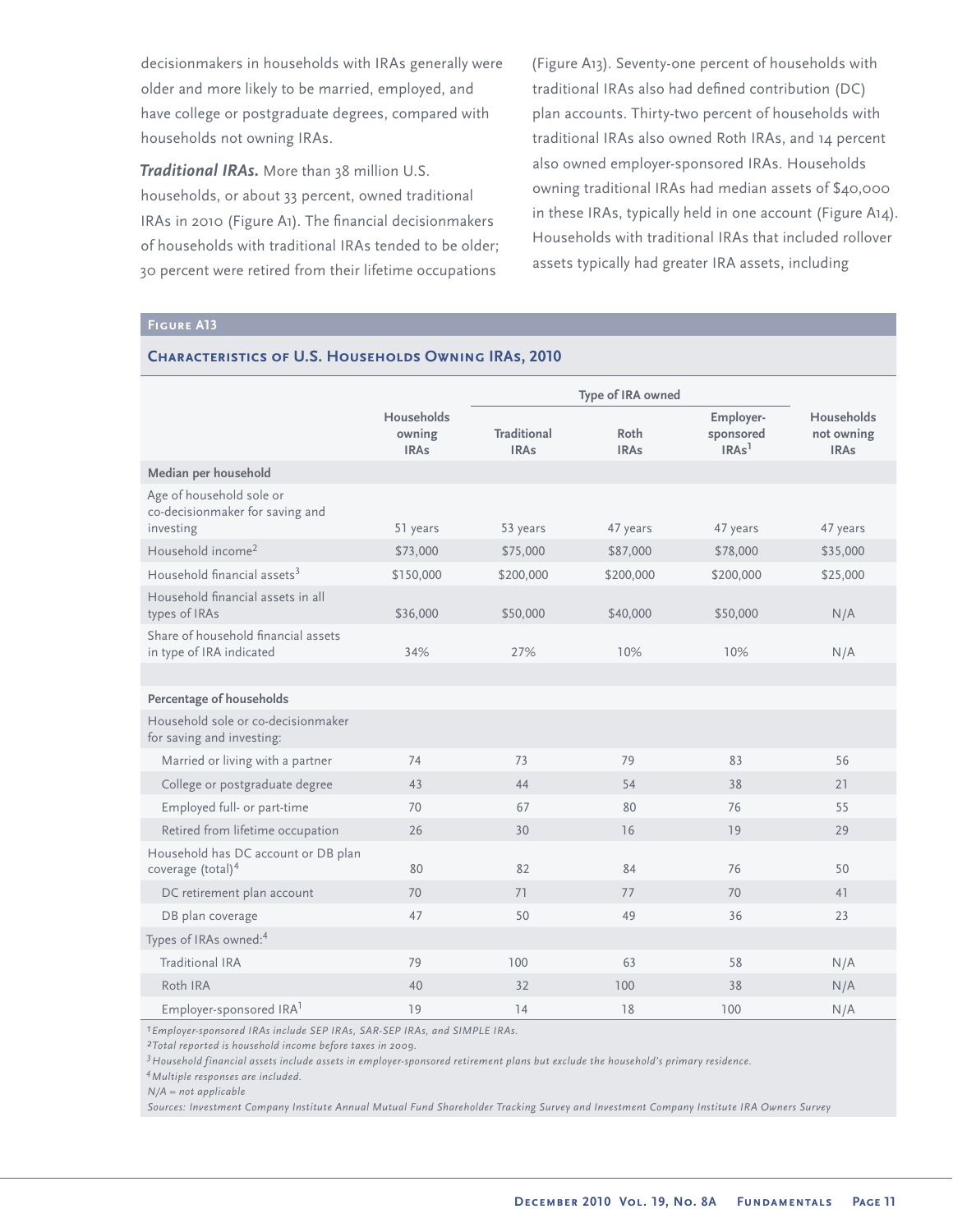| <b>FIGURE A14</b>                                                                                          |              |  |
|------------------------------------------------------------------------------------------------------------|--------------|--|
| <b>CHARACTERISTICS OF U.S. HOUSEHOLDS OWNING TRADITIONAL IRAS, 2010</b>                                    |              |  |
| Median per household owning traditional IRAs                                                               |              |  |
| Amount in traditional IRAs                                                                                 | \$40,000     |  |
| Amount contributed to traditional IRAs in tax year 2009 <sup>1</sup>                                       | \$3,500      |  |
| Number of traditional IRAs owned                                                                           | $\mathbb{I}$ |  |
|                                                                                                            |              |  |
| Percentage of households owning traditional IRAs                                                           |              |  |
| Traditional IRA includes rollover from an employer-sponsored retirement plan                               | 55           |  |
| Contributed to a traditional IRA in tax year 2009                                                          | 24           |  |
| Deducted a traditional IRA contribution in tax year 2009 <sup>2</sup>                                      | 29           |  |
| Made a withdrawal from a traditional IRA in tax year 2009                                                  | 15           |  |
|                                                                                                            |              |  |
| Own traditional IRA: <sup>3</sup>                                                                          |              |  |
| Respondent                                                                                                 | 85           |  |
| Spouse                                                                                                     | 43           |  |
| Dependent children                                                                                         | 3            |  |
|                                                                                                            |              |  |
| Number of traditional IRAs owned:                                                                          |              |  |
| One                                                                                                        | 57           |  |
| Two                                                                                                        | 29           |  |
| Three or more                                                                                              | 14           |  |
|                                                                                                            |              |  |
| Year first traditional IRA was opened:                                                                     |              |  |
| 1974 through 1981                                                                                          | 16           |  |
| 1982 through 1986                                                                                          | 12           |  |
| 1987 through 1991                                                                                          | 16           |  |
| 1992 through 1996                                                                                          | 13           |  |
| 1997 through 2001                                                                                          | 17           |  |
| 2002 through 2004                                                                                          | 9            |  |
| 2005 through 2007                                                                                          | 10           |  |
| 2008 through May 2010                                                                                      | 7            |  |
|                                                                                                            |              |  |
| Where traditional IRAs are held: <sup>3</sup>                                                              |              |  |
| Professional financial adviser (total)                                                                     | 78           |  |
| Full-service brokerage                                                                                     | 34           |  |
| Independent financial planning firm                                                                        | 23           |  |
| Bank or savings institution                                                                                | 30           |  |
| Insurance company                                                                                          | 9            |  |
| Direct sources (total)                                                                                     | 28           |  |
| Mutual fund company                                                                                        | 24           |  |
| Discount brokerage (total)                                                                                 | 9            |  |
| Discount brokerage firm with walk-in offices                                                               | 6            |  |
| Discount brokerage firm that is only available online                                                      | 3            |  |
| <sup>1</sup> Figure reports median among households that contributed to traditional IRAs in tax year 2009. |              |  |

*2Figure reports percentage among households that contributed to traditional IRAs in tax year 2009.*

*3Multiple responses are included.*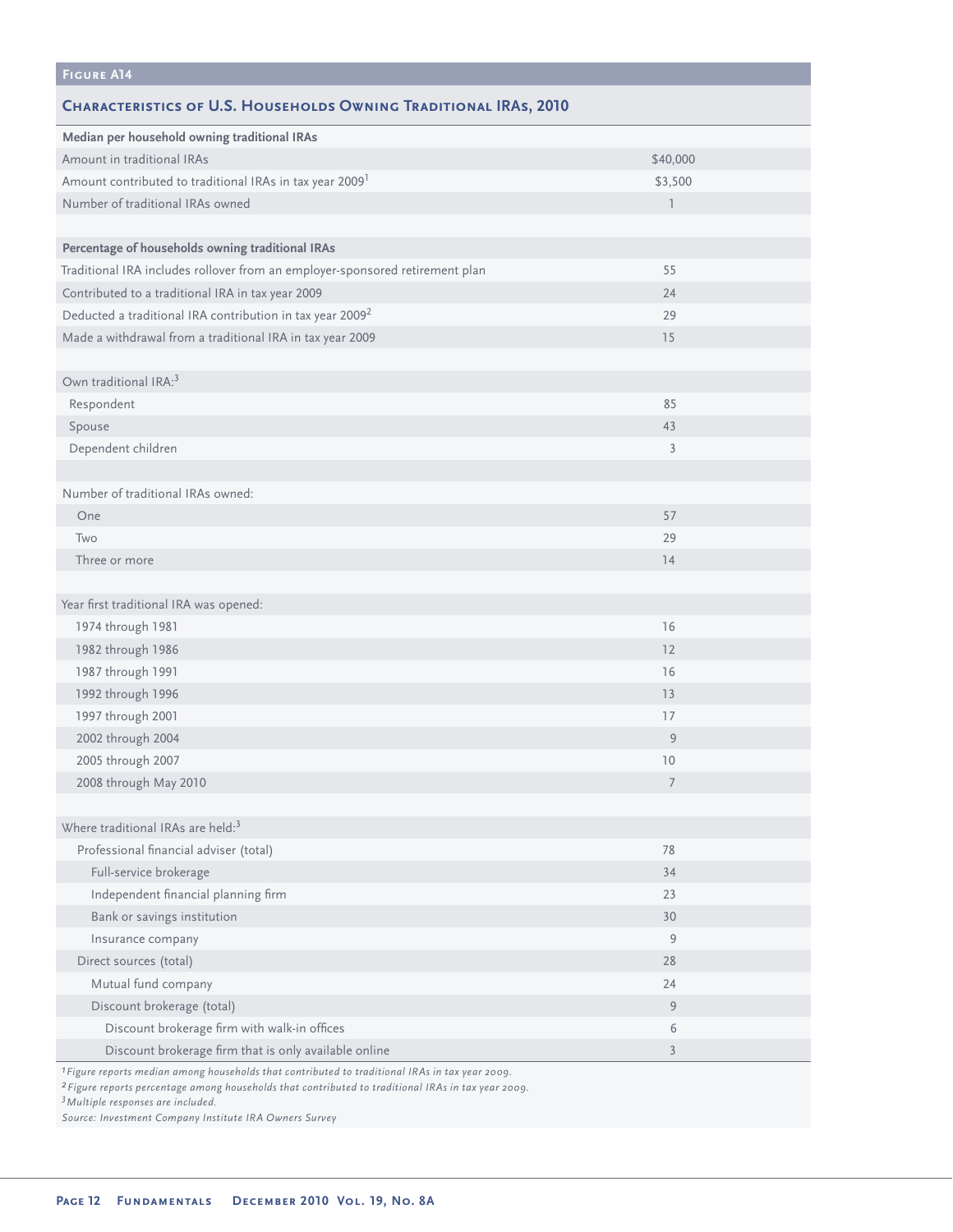traditional IRA assets, than households whose traditional IRAs did not include rollovers (Figure A15). Fifty-seven percent of traditional IRA–owning households opened their first traditional IRA in 1996 or earlier (Figure A14).

Households with traditional IRAs held them through a wide array of financial institutions. Seventyeight percent of traditional IRA–owning households held traditional IRAs through professional financial advisers, and 28 percent held traditional IRAs directly at mutual fund companies or discount brokers.

# **Figure A15**

# **Characteristics of Households Owning Traditional IRAs With and Without Rollovers from Employer-Sponsored Retirement Plans, 2010**

|                                                                    | <b>Traditional IRA</b><br>includes rollover from<br>employer-sponsored<br>retirement plan <sup>1</sup> | <b>Traditional IRA does not</b><br>include rollover from<br>employer-sponsored<br>retirement plan <sup>2</sup> |
|--------------------------------------------------------------------|--------------------------------------------------------------------------------------------------------|----------------------------------------------------------------------------------------------------------------|
| Median per household                                               |                                                                                                        |                                                                                                                |
| Age of household sole or co-decisionmaker for saving and investing | 53 years                                                                                               | 53 years                                                                                                       |
| Household income <sup>3</sup>                                      | \$80,000                                                                                               | \$70,000                                                                                                       |
| Household financial assets <sup>4</sup>                            | \$200,000                                                                                              | \$150,000                                                                                                      |
| Household financial assets in all types of IRAs                    | \$62,500                                                                                               | \$30,000                                                                                                       |
| Amount in traditional IRAs                                         | \$54,000                                                                                               | \$20,000                                                                                                       |
| Number of traditional IRAs owned                                   | $\overline{1}$                                                                                         | $\overline{1}$                                                                                                 |
|                                                                    |                                                                                                        |                                                                                                                |
| Percentage of households                                           |                                                                                                        |                                                                                                                |
| Household sole or co-decisionmaker for saving and investing:       |                                                                                                        |                                                                                                                |
| Married or living with a partner                                   | 76                                                                                                     | 70                                                                                                             |
| Widowed                                                            | 6                                                                                                      | 10                                                                                                             |
| College or postgraduate degree                                     | 45                                                                                                     | 41                                                                                                             |
| Employed full- or part-time                                        | 64                                                                                                     | 71                                                                                                             |
| Retired from lifetime occupation                                   | 31                                                                                                     | 29                                                                                                             |
|                                                                    |                                                                                                        |                                                                                                                |
| Where traditional IRAs are held: <sup>5</sup>                      |                                                                                                        |                                                                                                                |
| Professional financial adviser (total)                             | 81                                                                                                     | 75                                                                                                             |
| Full-service brokerage                                             | 39                                                                                                     | 27                                                                                                             |
| Independent financial planning firm                                | 26                                                                                                     | 21                                                                                                             |
| Bank or savings institution                                        | 28                                                                                                     | 32                                                                                                             |
| Insurance company                                                  | 9                                                                                                      | 10                                                                                                             |
| Direct market (total)                                              | 29                                                                                                     | 28                                                                                                             |
| Mutual fund company                                                | 23                                                                                                     | 25                                                                                                             |
| Discount brokerage (total)                                         | 9                                                                                                      | 8                                                                                                              |
| Discount brokerage with walk-in offices                            | $\overline{7}$                                                                                         | 5                                                                                                              |
| Discount brokerage firm that is only available online              | 3                                                                                                      | $\overline{3}$                                                                                                 |

*1Fifty-five percent of households owning traditional IRAs have traditional IRAs that include rollovers from employer-sponsored retirement plans. 2Forty-five percent of households owning traditional IRAs have traditional IRAs that do not include rollovers from employer-sponsored retirement plans. 3 Total reported is household income before taxes in 2009.*

*4Household financial assets include assets in employer-sponsored retirement plans but exclude the household's primary residence.*

*5Multiple responses are included.*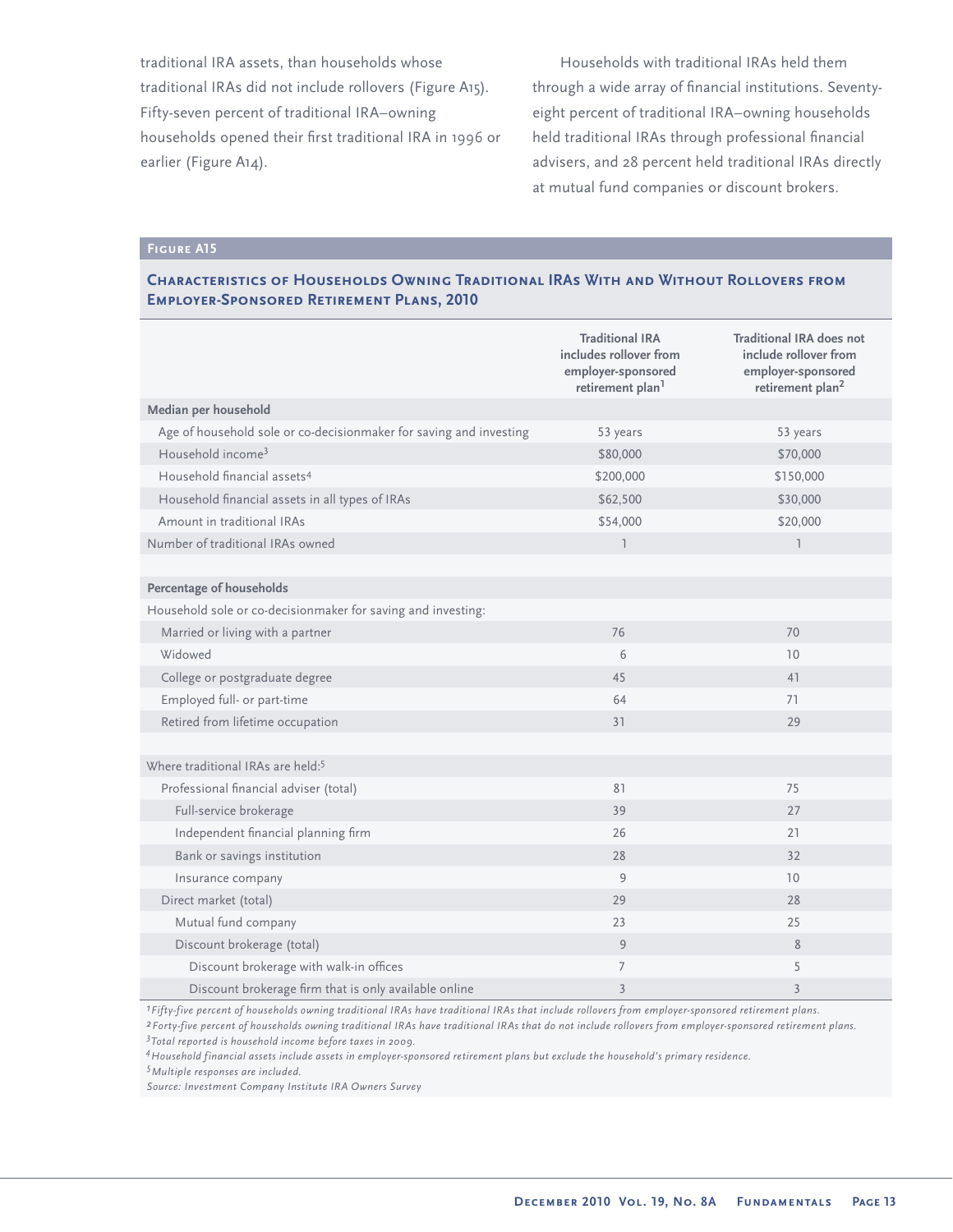Households with multiple traditional IRAs tended to hold them at different financial services firms. Forty-three percent of households with multiple traditional IRAs held each IRA at a different type of financial services firm (Figure A16). Sixteen percent of households with multiple traditional IRAs reported that some of their IRAs were at the same type of financial services firms. The remaining 41 percent indicated

that all of their IRAs were at the same type of financial services firm, but this does not necessarily mean that they held their multiple IRAs at the same firm (merely the same type of firm).

*Roth IRAs.* In 2010, 19.5 million U.S. households, or 16.6 percent, owned Roth IRAs (Figure A1). The financial decisionmakers of Roth IRA households had a median age of 47 years and were the most likely of

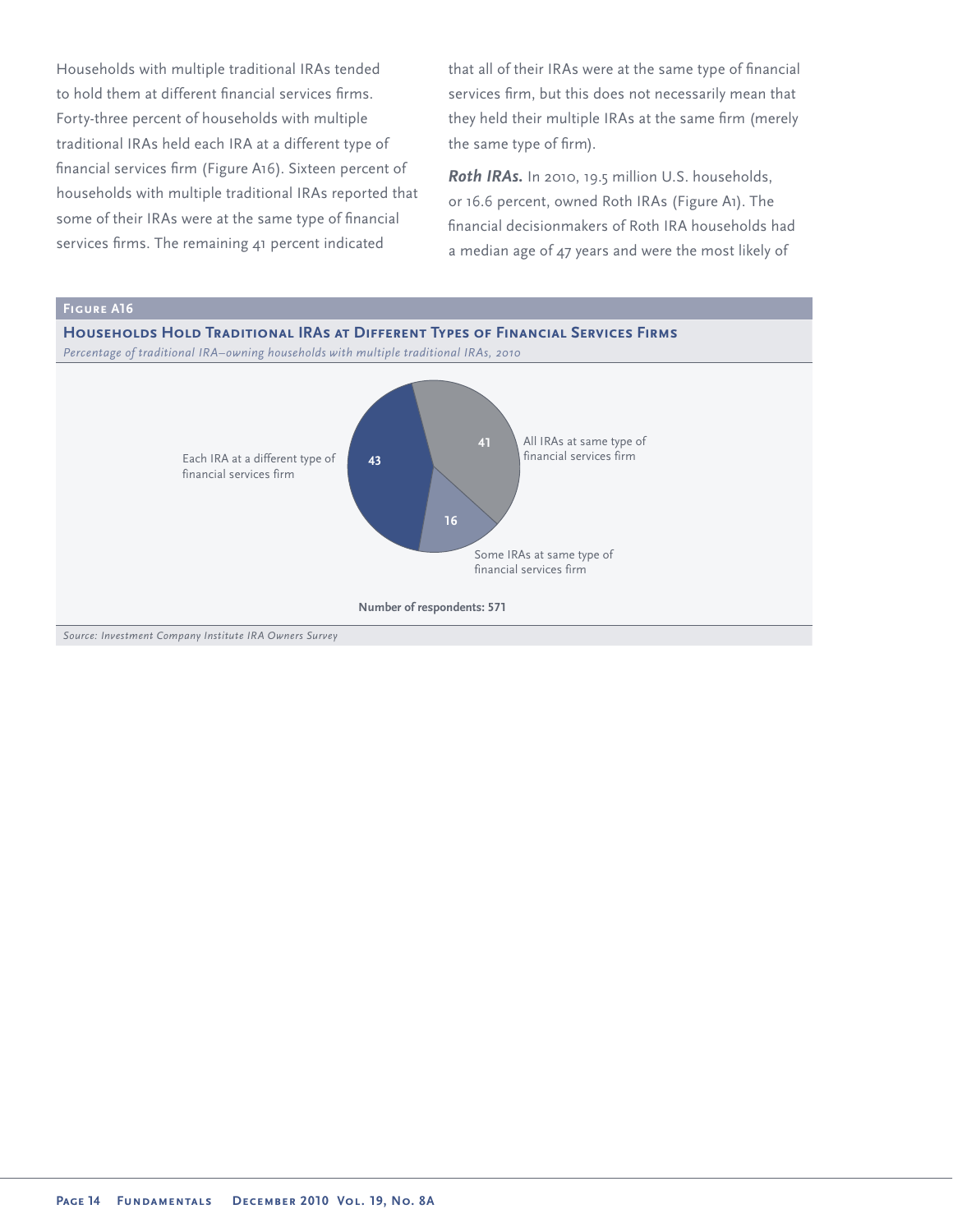all IRA household decisionmakers to have college or postgraduate degrees (Figure A13). Sixty-three percent of Roth IRA–owning households also owned traditional IRAs, and 77 percent had DC plan accounts. Households owning Roth IRAs typically owned one Roth IRA account, with a median balance of \$14,000 (Figure A17). Households with Roth IRAs that were funded by a conversion from a traditional IRA typically had greater IRA assets, including Roth IRA assets, than households whose Roth IRAs were not funded by a conversion from a traditional IRA (Figure A18). Twentytwo percent of Roth IRA–owning households initially opened their Roth IRAs in 1998, the first year they were offered and the only year in which taxes on conversions could be spread over four years (Figure A17).<sup>10, 11</sup> Another 28 percent opened their Roth IRAs between 1999 and 2001, and the remaining 50 percent opened their first Roth IRAs in 2002 or later. Thirty-seven percent of households owning Roth IRAs opened a Roth IRA as their first IRA. Roth IRA households mostly held Roth IRAs at mutual fund companies, full-service brokerages, or independent financial planning firms.

## **Traditional IRA Withdrawals Mostly Made by Older Owners**

Households making traditional IRA withdrawals in tax years 2008 and 2009 tended to be older and retired. In tax year 2009, the median age of the household decisionmaker surveyed among households that took traditional IRA withdrawals was 71, compared with 51 among households not taking distributions (Figure A19). In tax year 2008, the median age was 74 for households taking traditional IRA withdrawals and 50 for households not taking distributions. Seventyone percent of households that took withdrawals were headed by retired individuals in tax year 2009, compared with 79 percent in tax year 2008. Typically, withdrawals from traditional IRAs were taken to fulfill RMDs. Although RMDs were suspended in tax year 2009, some households chose to receive their regular RMD.<sup>12</sup> Forty-eight percent of households owning traditional IRAs in 2010 and making withdrawals in tax year 2009 calculated their withdrawal amount based on RMD, compared to 64 percent in tax year 2008. Twentynine percent of traditional IRA–owning households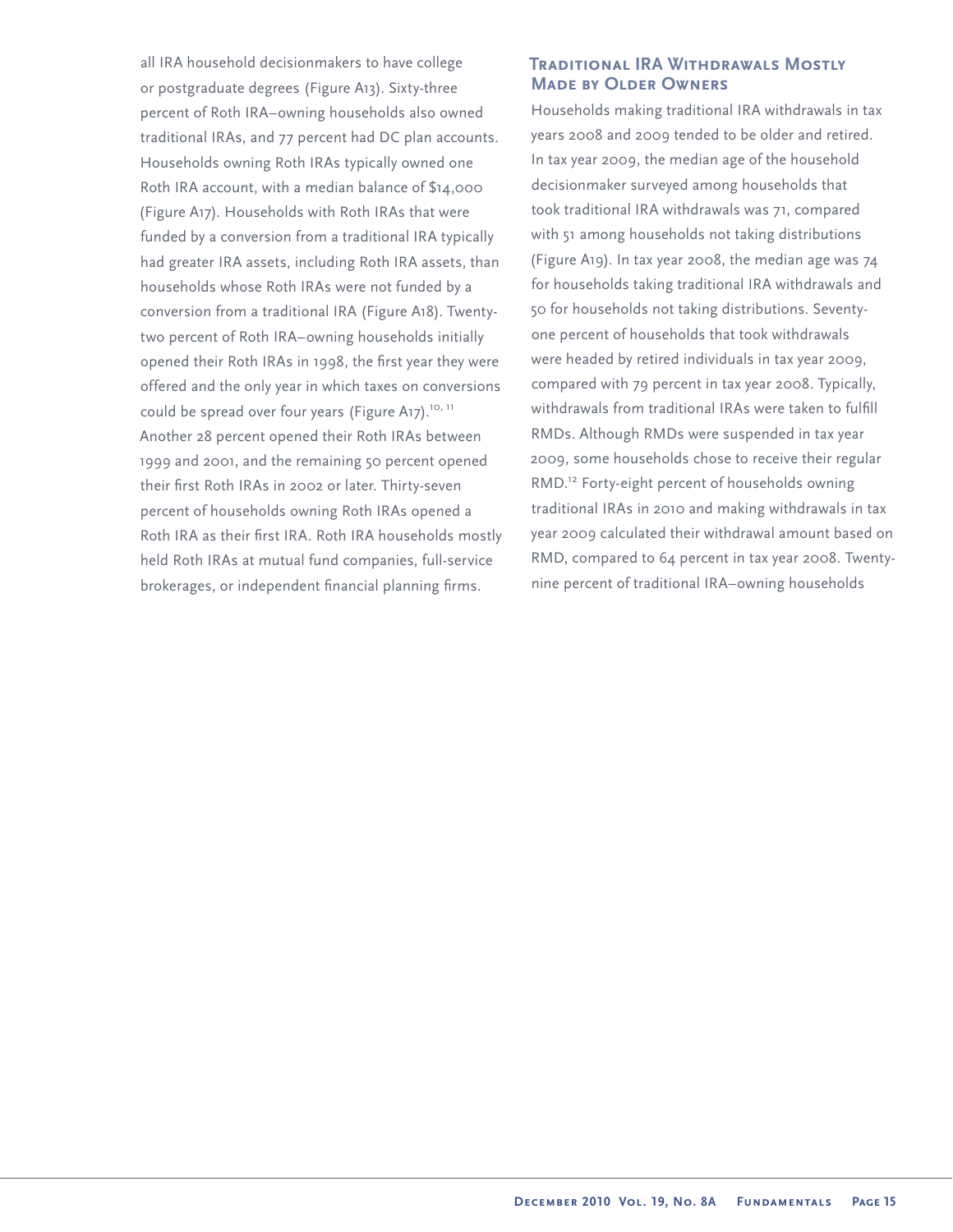| <b>FIGURE A17</b>                                                                                                                                    |                          |
|------------------------------------------------------------------------------------------------------------------------------------------------------|--------------------------|
| <b>CHARACTERISTICS OF U.S. HOUSEHOLDS OWNING ROTH IRAS, 2010</b>                                                                                     |                          |
| Median per household owning Roth IRAs                                                                                                                |                          |
| Amount in Roth IRAs                                                                                                                                  | \$14,000                 |
| Amount contributed to Roth IRAs in tax year 2009 <sup>1</sup>                                                                                        | \$3,000                  |
| Number of Roth IRAs owned                                                                                                                            | $\overline{\phantom{a}}$ |
|                                                                                                                                                      |                          |
| Percentage of households owning Roth IRAs                                                                                                            |                          |
| Roth IRA was first IRA owned                                                                                                                         | 37                       |
| Roth IRA was funded by a conversion from a traditional IRA                                                                                           | 23                       |
| Contributed to a Roth IRA in tax year 2009                                                                                                           | 37                       |
| Roth IRA assets include assets initially from an employer-sponsored retirement plan                                                                  | 19                       |
| Made a withdrawal from a Roth IRA in tax year 2009                                                                                                   | 3                        |
|                                                                                                                                                      |                          |
| Own Roth IRA: <sup>2</sup>                                                                                                                           |                          |
| Respondent                                                                                                                                           | 86                       |
| Spouse                                                                                                                                               | 41                       |
| Dependent children                                                                                                                                   | $\overline{2}$           |
|                                                                                                                                                      |                          |
| Number of Roth IRAs owned:                                                                                                                           |                          |
| One                                                                                                                                                  | 64                       |
| Two                                                                                                                                                  | 30                       |
| Three or more                                                                                                                                        | 6                        |
|                                                                                                                                                      |                          |
| Year first Roth IRA was opened:                                                                                                                      |                          |
| 1998                                                                                                                                                 | 22                       |
| 1999 through 2001                                                                                                                                    | 28                       |
| 2002 through 2004                                                                                                                                    | 16                       |
| 2005 through 2006                                                                                                                                    | 12                       |
| 2007 through 2008                                                                                                                                    | 15                       |
| 2009 through May 2010                                                                                                                                | 7                        |
|                                                                                                                                                      |                          |
| Where Roth IRAs are held: <sup>2</sup>                                                                                                               |                          |
| Professional financial adviser (total)                                                                                                               | 74                       |
| Full-service brokerage                                                                                                                               | 32                       |
| Independent financial planning firm                                                                                                                  | 26                       |
| Bank or savings institution                                                                                                                          | 22                       |
| Insurance company                                                                                                                                    | $\overline{7}$           |
| Direct sources (total)                                                                                                                               | 30                       |
| Mutual fund company                                                                                                                                  | 24                       |
| Discount brokerage (total)                                                                                                                           | 10                       |
| Discount brokerage firm with walk-in offices                                                                                                         | $\overline{7}$           |
| Discount brokerage firm that is only available online                                                                                                | 3                        |
| <sup>1</sup> Figure reports median among households that contributed to Roth IRAs in tax year 2009.<br><sup>2</sup> Multiple responses are included. |                          |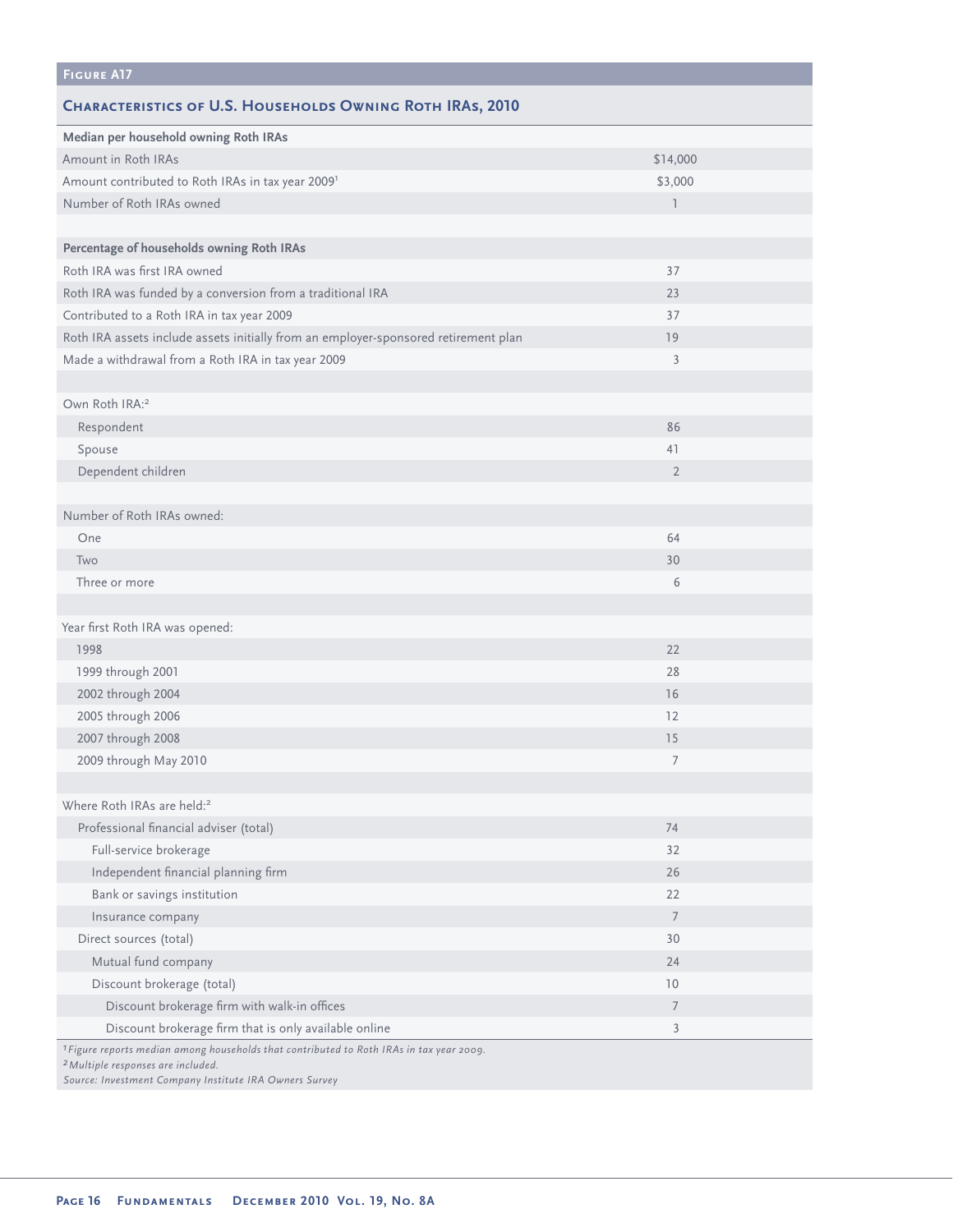taking withdrawals reported they withdrew lump sums based on needs in tax year 2009, compared to 19 percent in tax year 2008.

Households that were retired and took traditional IRA withdrawals usually took withdrawals to pay for living expenses or to reinvest or save the withdrawal amount in another account. In tax year 2009, half

reported using traditional IRA withdrawals to pay for living expenses, compared to 44 percent in tax year 2008 (Figure A19). Twenty-eight percent of households making withdrawals in tax year 2009 reinvested or saved the withdrawal amount in another account, compared with 31 percent in tax year 2008.

# **Figure A18**

#### **Characteristics of Households Owning Roth IRAs by Source of Funding, 2010**

|                                                                       | Roth IRA was funded<br>by a conversion from a<br>traditional IRA <sup>1</sup> | Roth IRA was not funded<br>by a conversion from a<br>traditional IRA <sup>2</sup> |
|-----------------------------------------------------------------------|-------------------------------------------------------------------------------|-----------------------------------------------------------------------------------|
| Median per household                                                  |                                                                               |                                                                                   |
| Age of household sole or co-decisionmaker for saving and<br>investing | 50 years                                                                      | 45 years                                                                          |
| Household income <sup>3</sup>                                         | \$80,000                                                                      | \$87,500                                                                          |
| Household financial assets <sup>4</sup>                               | \$200,000                                                                     | \$200,000                                                                         |
| Household financial assets in all types of IRAs                       | \$65,000                                                                      | \$35,000                                                                          |
| Amount in Roth IRAs                                                   | \$32,000                                                                      | \$10,000                                                                          |
| Number of Roth IRAs owned                                             | $\overline{1}$                                                                | $\overline{1}$                                                                    |
|                                                                       |                                                                               |                                                                                   |
| Percentage of households                                              |                                                                               |                                                                                   |
| Household sole or co-decisionmaker for saving and investing:          |                                                                               |                                                                                   |
| Married or living with a partner                                      | 80                                                                            | 79                                                                                |
| Widowed                                                               | 6                                                                             | $\overline{3}$                                                                    |
| College or postgraduate degree                                        | 63                                                                            | 51                                                                                |
| Employed full- or part-time                                           | 73                                                                            | 82                                                                                |
| Retired from lifetime occupation                                      | 24                                                                            | 14                                                                                |
| Year first Roth IRA was opened:                                       |                                                                               |                                                                                   |
| 1998                                                                  | 28                                                                            | 20                                                                                |
| 1999 through 2001                                                     | 18                                                                            | 32                                                                                |
| 2002 through 2004                                                     | 16                                                                            | 15                                                                                |
| 2005 through 2006                                                     | 12                                                                            | 12                                                                                |
| 2007 through 2008                                                     | 13                                                                            | 16                                                                                |
| 2009 through May 2010                                                 | 13                                                                            | 5                                                                                 |
| Contributed to a Roth IRA in tax year 2009                            | 37                                                                            | 38                                                                                |

*1Twenty-three percent of households owning Roth IRAs have Roth IRAs funded by conversions from traditional IRAs.*

*2Seventy-seven percent of households owning Roth IRAs have Roth IRAs that are not funded by conversions from traditional IRAs. 3 Total reported is household income before taxes in 2009.*

*4Household financial assets include assets in employer-sponsored retirement plans but exclude the household's primary residence. Source: Investment Company Institute IRA Owners Survey*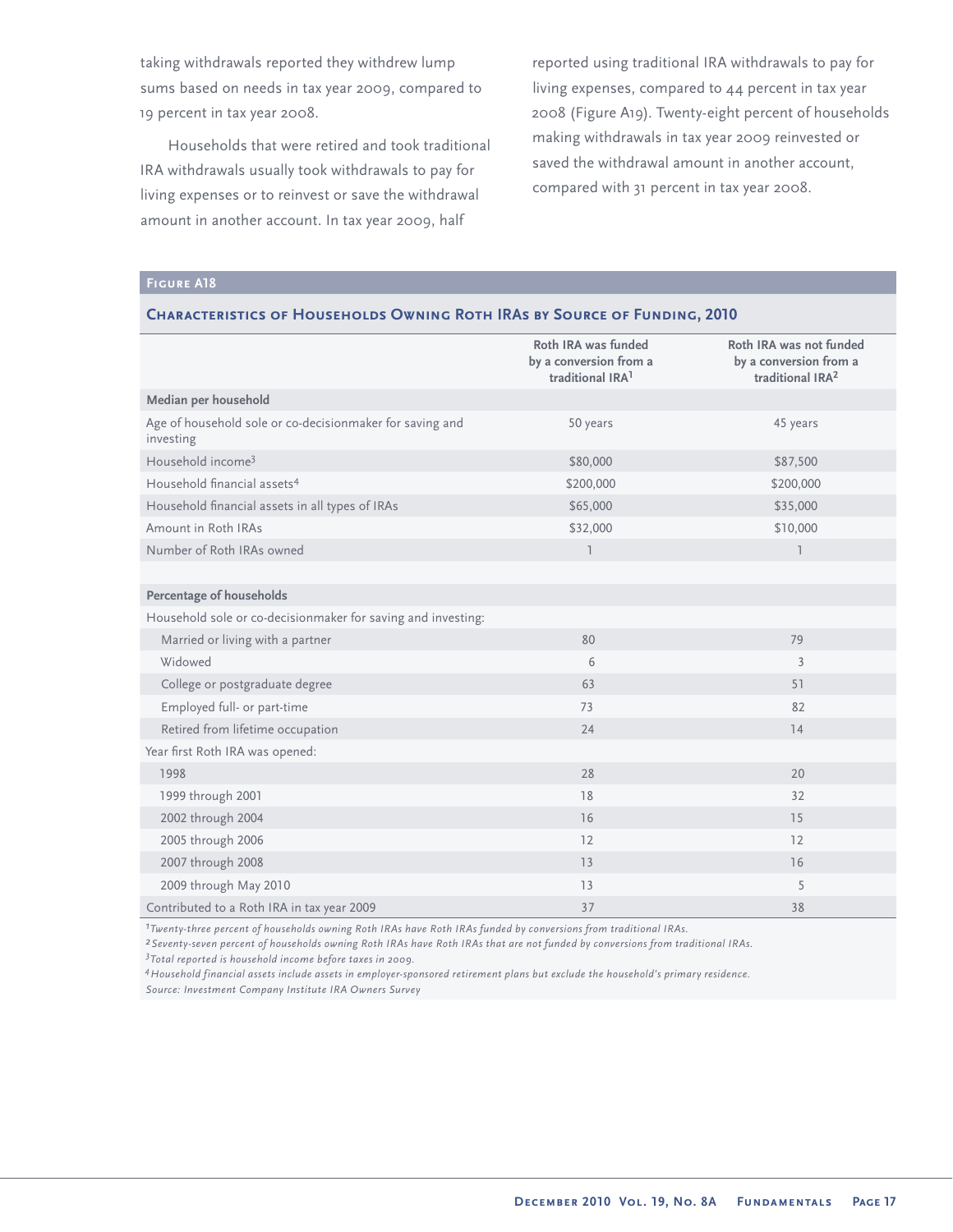#### **Most Traditional IRA Withdrawals Are Made to Meet Required Minimum Distributions**

*Characteristics of U.S. households owning traditional IRAs by withdrawal status in tax years 2008 and 2009*

|                                                                       | Made a                                  | Did not make a                          | Made a                                  | Did not make a                          |
|-----------------------------------------------------------------------|-----------------------------------------|-----------------------------------------|-----------------------------------------|-----------------------------------------|
|                                                                       | withdrawal<br>from a<br>traditional IRA | withdrawal<br>from a<br>traditional IRA | withdrawal<br>from a<br>traditional IRA | withdrawal<br>from a<br>traditional IRA |
|                                                                       | in tax year 2008 <sup>1</sup>           | in tax year 2008 <sup>2</sup>           | in tax year 2009 <sup>3</sup>           | in tax year 2009 <sup>4</sup>           |
| Median per household                                                  |                                         |                                         |                                         |                                         |
| Age of household sole or co-decisionmaker for saving<br>and investing | 74 years                                | 50 years                                | 71 years                                | 51 years                                |
| Household income <sup>5</sup>                                         | \$45,000                                | \$84,000                                | \$50,000                                | \$80,000                                |
| Household financial assets <sup>6</sup>                               | \$200,000                               | \$150,000                               | \$220,000                               | \$200,000                               |
| Household financial assets in all types of IRAs                       | \$62,500                                | \$35,000                                | \$94,000                                | \$42,500                                |
|                                                                       |                                         |                                         |                                         |                                         |
| <b>Percentage of households</b>                                       |                                         |                                         |                                         |                                         |
| Household sole or co-decisionmaker for saving<br>and investing:       |                                         |                                         |                                         |                                         |
| Married or living with a partner                                      | 63                                      | 71                                      | 61                                      | 75                                      |
| Widowed                                                               | 24                                      | 5                                       | 20                                      | 6                                       |
| College or postgraduate degree                                        | 32                                      | 47                                      | 37                                      | 45                                      |
| Employed full- or part-time                                           | 29                                      | 73                                      | 31                                      | 74                                      |
| Retired from lifetime occupation                                      | 79                                      | 22                                      | 71                                      | 23                                      |
|                                                                       |                                         |                                         |                                         |                                         |
| How withdrawal was determined:                                        |                                         |                                         |                                         |                                         |
| Withdraw to meet the IRS's required minimum<br>distribution           | 64                                      | N/A                                     | 48                                      | N/A                                     |
| Withdraw a lump sum based on needs                                    | 19                                      | N/A                                     | 29                                      | N/A                                     |
| Withdraw a regular dollar amount                                      | 8                                       | N/A                                     | 16                                      | N/A                                     |
| Withdraw a fixed percentage of the account balance                    | $\overline{2}$                          | N/A                                     | $\overline{3}$                          | N/A                                     |
| Withdraw an amount based on life expectancy                           | T                                       | N/A                                     | $\overline{2}$                          | N/A                                     |
| Some other way                                                        | 6                                       | N/A                                     | $\overline{2}$                          | N/A                                     |
|                                                                       |                                         |                                         |                                         |                                         |
| Purpose of traditional IRA withdrawal in retirement: <sup>7, 8</sup>  |                                         |                                         |                                         |                                         |
| Took withdrawals to pay for living expenses                           | 44                                      | N/A                                     | 50                                      | N/A                                     |
| Spent it on a car, boat, or big-ticket item other than<br>a home      | 6                                       | N/A                                     | 6                                       | N/A                                     |
| Spent it on a healthcare expense                                      | 19                                      | N/A                                     | 16                                      | N/A                                     |
| Used it for an emergency                                              | 14                                      | N/A                                     | 9                                       | N/A                                     |
| Used it for home purchase, repair, or remodeling                      | 15                                      | N/A                                     | 14                                      | N/A                                     |
| Reinvested or saved it in another account                             | 31                                      | N/A                                     | 28                                      | N/A                                     |
| Paid for education                                                    | $\mathfrak{Z}$                          | N/A                                     | $\overline{2}$                          | N/A                                     |
| Some other purpose                                                    | 12                                      | N/A                                     | $\begin{array}{c} 1 \end{array}$        | N/A                                     |

*1Nineteen percent of households owning traditional IRAs withdrew money from them in tax year 2008.*

*2Eighty-one percent of households owning traditional IRAs did not withdraw money from them in tax year 2008.*

*3Fifteen percent of households owning traditional IRAs withdrew money from them in tax year 2009.*

*4Eighty-five percent of households owning traditional IRAs did not withdraw money from them in tax year 2009.*

*5 Total reported is household income before taxes in tax year specified.*

*6Household financial assets include assets in employer-sponsored retirement plans but exclude the household's primary residence.*

*7Figure reported for traditional IRA–owning households that took a withdrawal and either the head of household or spouse is retired. 8Multiple responses are included.*

*N/A = not applicable*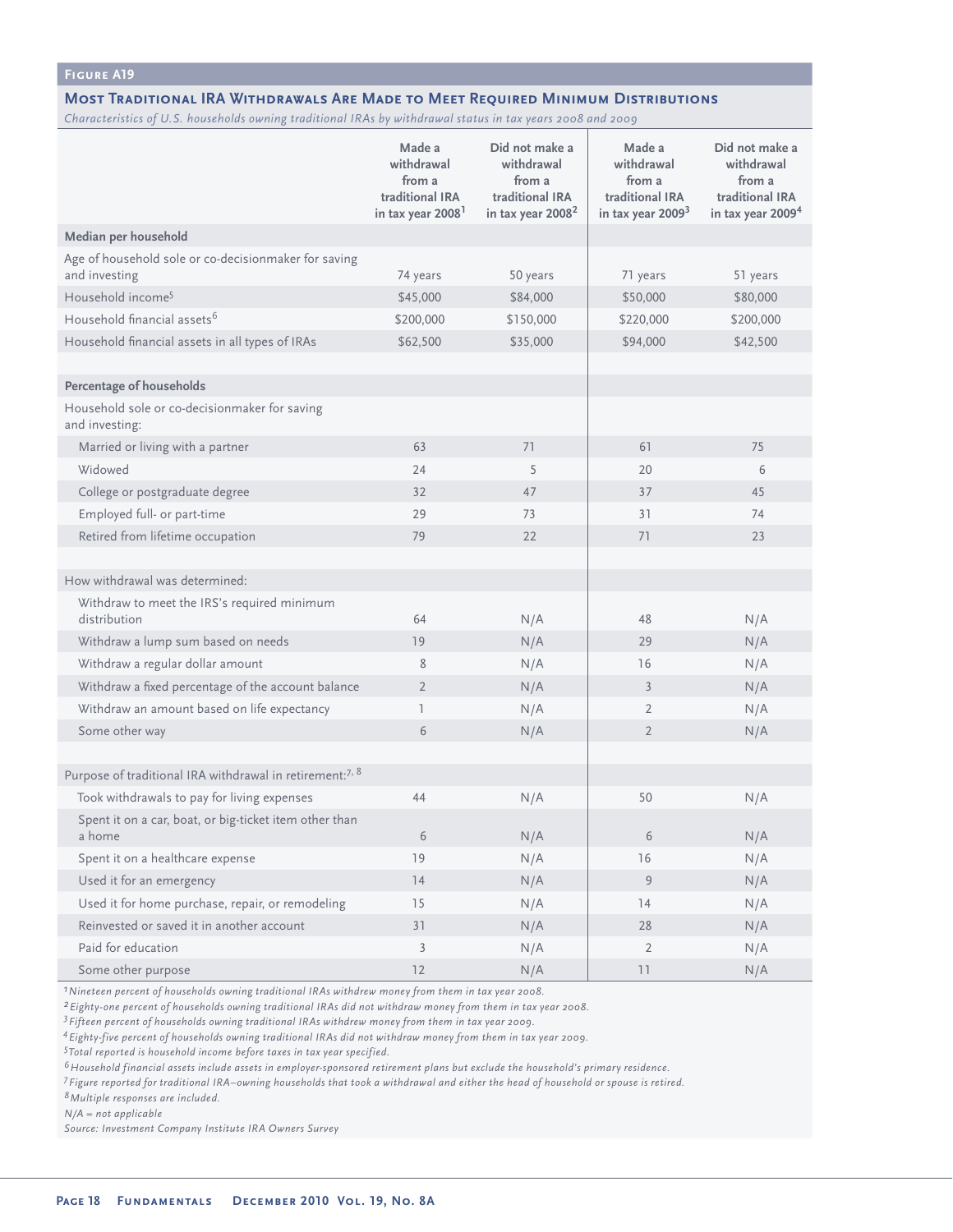## **Notes**

<sup>1</sup> Data in this appendix on the number and percentage of households owning IRAs are based on ICI's Annual Mutual Fund Shareholder Tracking Survey conducted in May 2010 of 4,200 randomly selected, representative U.S. households. The standard error for the total sample is  $\pm$  1.5 percentage points at the 95 percent confidence level. For further discussion and additional results from this survey, see Bogdan, Sabelhaus, and Schrass 2010.

The demographic and financial characteristics of IRA owners are derived from a separate May 2010 IRA Owners Survey of 1,800 representative U.S. households owning traditional IRAs, Roth IRAs, and employer-sponsored IRAs (SEP IRAs, SAR-SEP IRAs, and SIMPLE IRAs). The standard error for the total sample is  $\pm$  2.3 percentage points at the 95 percent confidence level. IRA ownership does not include ownership of Coverdell Education Savings Accounts (formerly called Education IRAs).

- <sup>2</sup> For the rules governing IRAs, see Internal Revenue Service 2009. For a brief history of IRAs and a discussion of the various features of the different types of IRA, see Holden et al. 2005. For definitions of key terms related to IRAs and retirement saving, see pages 22 and 23 of Holden and Schrass 2010.
- <sup>3</sup> See Holden et al. 2005 for a discussion of the history of IRAs. For a discussion of the evolving role of IRAs in U.S. retirement planning, see Sabelhaus and Schrass 2009.
- <sup>4</sup>For a discussion of age and cohort effects, see Sabelhaus and Schrass 2009.
- <sup>5</sup> In 2010, 28 percent of all IRA assets were held by households headed by members of the Silent and GI Generation. Households headed by members of Generation X held 13 percent of IRA assets and households headed by members of Generation Y held 5 percent of all IRA assets.
- $6$  Prior to 2006, Roth IRAs could not directly accept rollovers from employer-sponsored retirement plans. Starting in 2006, Roth accounts in 401(k) and 403(b) plans could be rolled over to Roth IRAs. The Pension Protection Act of 2006 allows direct rollovers of non-Roth amounts in qualified employersponsored retirement plans to Roth IRAs starting in 2008. For a complete discussion of the specific rules, see Internal Revenue Service 2009. Among Roth IRA–owning households in 2010, 19 percent reported that their Roth IRAs contained assets that were initially from an employer-sponsored retirement plan (see Figure A17).
- 7 In aggregate, 45 percent of the  $$4.2$  trillion in IRAs at mid-year 2010 was invested in mutual funds (see Brady, Holden, and Short 2010).
- <sup>8</sup> See discussion and Figure 15 in Holden and Schrass 2010.
- 9 See Holden et al. 2005 for a discussion of the relationship between demographic characteristics and the propensity to save. For additional discussion, see also Brady and Sigrist 2008 and Sabelhaus, Bogdan, and Schrass 2008.
- <sup>10</sup> For data on aggregate Roth IRA assets, contributions, and conversions, see Brady, Holden, and Short 2010. For reference on rules governing IRAs, see Internal Revenue Service 2009.
- <sup>11</sup> In 2010, taxpayers making conversions to Roth IRAs will have the option of paying the taxes over two years (2011 and 2012). For additional detail, see Internal Revenue Service 2009.
- <sup>12</sup> In 2008, the Worker, Retiree, and Employer Recovery Act suspended RMDs from traditional IRAs and other retirement accounts for tax year 2009. For additional information on the suspension of RMDs, see Internal Revenue Service 2009.